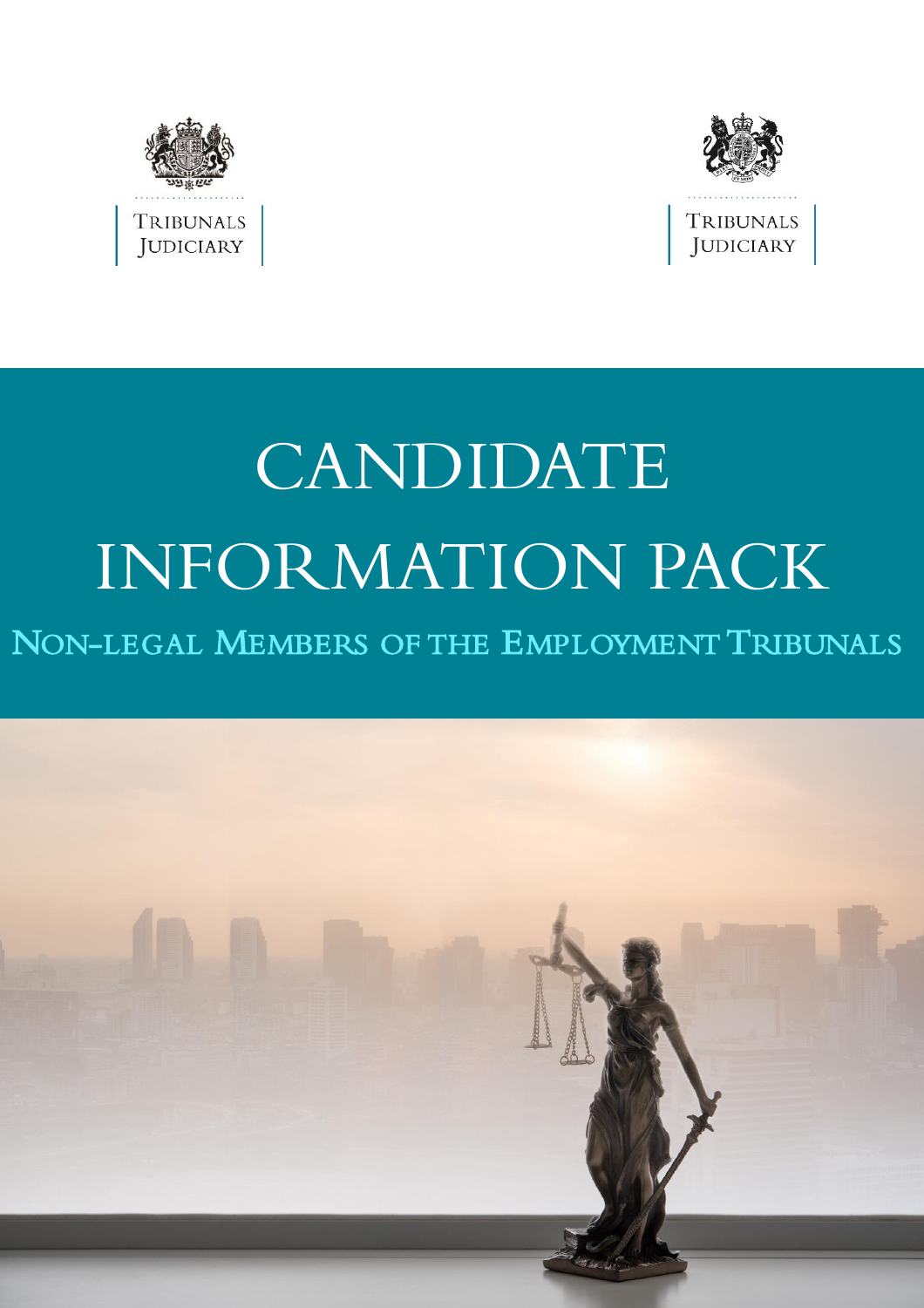## ELCOME

As the President of Employment Tribunals in England and Wales and the President of Employment Tribunals in Scotland, we are pleased to provide this joint message of welcome to all those considering applying to become a non-legal member of the Employment Tribunals.

The role of a non-legal member is a judicial office. It is an important role, which has helped to deliver workplace justice for over 50 years. Together, two non-legal members (someone with workplace experience from an employer perspective and someone with workplace experience from an employee perspective) will sit alongside an Employment Judge (an experienced lawyer) to decide various types of dispute. Non-legal members are a valued part of this panel of three people. They contribute to an independent decisionmaking process, deciding cases about alleged discrimination, harassment, victimisation, unlawful detriments during employment, equal pay and many other issues.

The balance of perspectives that non-legal members provide helps to ensure that the Employment Tribunals' judgments take proper account of workplace realities. That balance enhances the credibility of the Tribunals' decisions in the eyes of employers and employees alike, as well as managers and business owners, trade unions and the public. It furthers the appearance of impartiality.

This is the first recruitment of non-legal members to the Employment Tribunals since 2009. The workplace has not stood still during the last ten years. Although many traditional occupations remain in the public and private sector, we have seen new forms of working based on web platforms (often called the "gig economy"), an increase in agency work, an increase in both migrant and cross-border working, the growing influence of social media in the workplace and the emergence of complex disputes at the interface of religious belief and sexual and gender identity. Difficult cases on issues such as these require serious, careful and impartial thought, so that justice is served, and the rule of law supported.

If you think you could perform this important role, we hope you will consider applying to become a non-legal member. This may be the opportunity "to give something back" that you have been looking for.

If your application is successful, you will add new experiences and new perspectives to the Tribunals' decision-making and, we hope, enhance the diversity of this important part of the judicial family.

Bran Dople

Judge Brian Doyle President, Employment Tribunals (England and Wales)

Shora MW Sure

Judge Shona Simon President, Employment Tribunals (Scotland)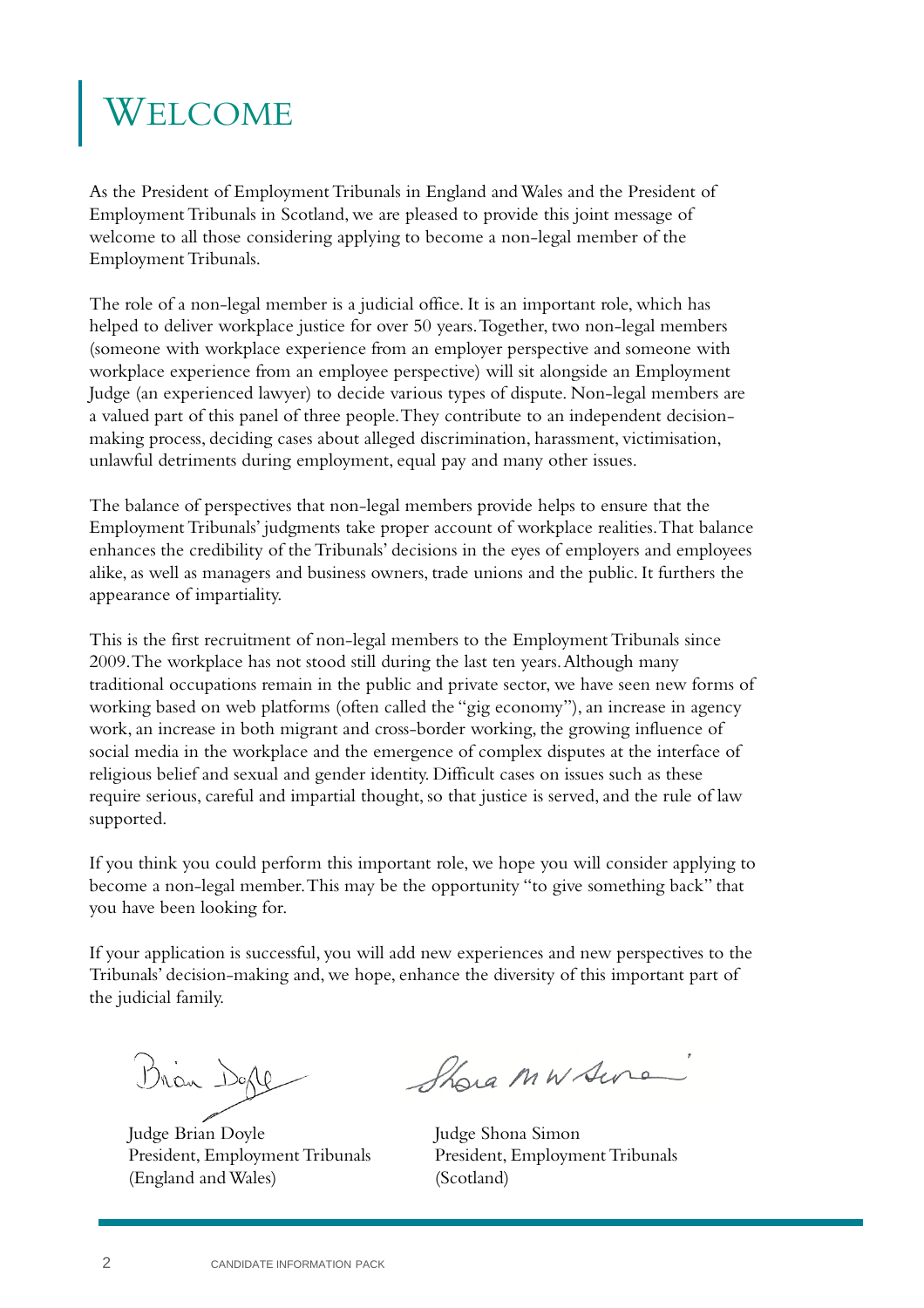## WHAT'S INCLUDED IN THIS PACK?

Within this pack you will find guidance and information including:

- An introduction from the President of Employment Tribunals (England and Wales) and President of Employment Tribunals (Scotland);
- Some background about the Judiciary and Employment Tribunals;
- An overview of the role of a non-legal member;
- Details of the recruitment process;
- Links to important reference documents.

It is important that you read the Memorandum of terms and conditions ([here](http://etnlm.resourcing-support.co.uk/)) alongside this document, as you will be asked to confirm that you have read and understood both within your application.

This pack is also available in Welsh ([here](http://etnlm.resourcing-support.co.uk/)).

If you require this pack in a different format please email: [ETNLM@Resourcing-Support.co.uk](mailto:ETNLM@Resourcing-Support.co.uk)

## WHO TO CONTACT FOR SUPPORT?

ManpowerGroup Solutions is an external partner that is supporting this campaign and will manage both your application and any queries. If you need any assistance with the application process or have any queries, then please contact them on: [ETNLM@Resourcing-Support.co.uk](mailto:ETNLM@Resourcing-Support.co.uk)

The team will endeavour to respond within 24 hours (Monday to Friday). Due to the volume of applications anticipated there will be no telephone number to deal with queries.

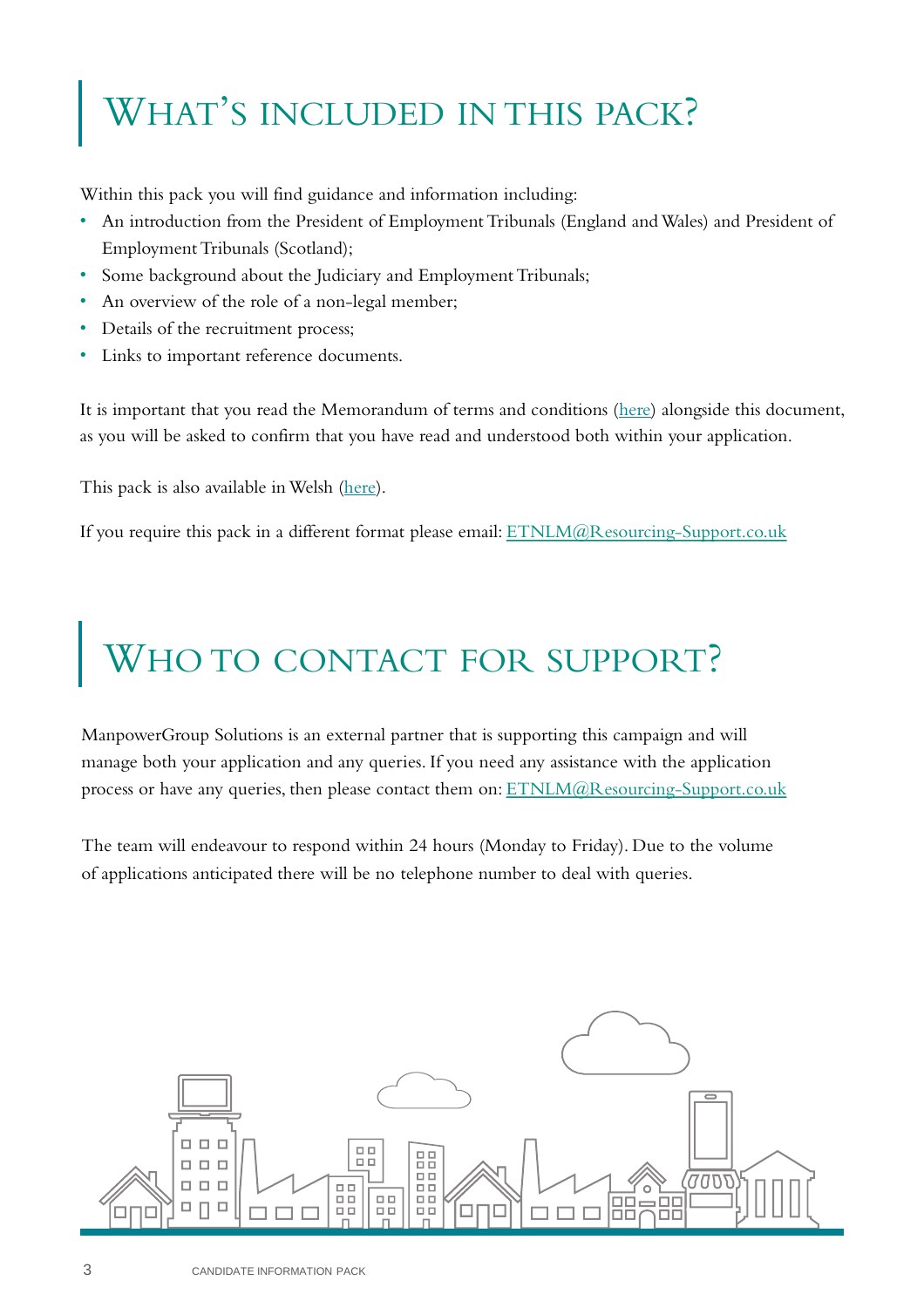## SOME BACKGROUND

Please find below some information about Employment Tribunals. Further reading links have also been provided below.

## EMPLOYMENT TRIBUNALS JURISDICTION

The jurisdiction of the Employment Tribunals (ET) involves a wide range of employment-based disputes involving employees, workers, employers, trade unions and professional and regulatory bodies.

There are currently more than 90 different causes of action that can be brought to the ET. The most common complaints involve allegations of unfair dismissal, discrimination, breach of contract, deductions from wages, transfers of undertakings and detriments for making disclosures in the public interest. A small number of rights differ in Scotland and Wales as a result of devolution arrangements.

## WHAT DOES AN EMPLOYMENT TRIBUNAL LOOK LIKE ?



An Employment Tribunal may consist of an Employment Judge sitting alone or sitting with two non-legal members. When non-legal members are sitting on the panel, one is drawn from the panel of those whose experience is from an employee or trade union perspective (the 'employee panel') while the other is drawn from the panel of those whose experience is from an employer or management perspective (the 'employer panel').

## EQUAL OPPORTUNITIES

The Lord Chief Justice and the Senior President of Tribunals are convinced of the benefits of a more diverse judiciary and are committed to supporting the development of the judiciary in ways that support greater diversity. Appointment to judicial office is based solely on merit. The judiciary is therefore committed, not only to encouraging suitable applicants to apply, but also to ensuring that principles of equality and fair treatment apply to all aspects of judicial life.



## FURTHER READING



The Judiciary's website at [this link](https://www.judiciary.uk/about-the-judiciary/) contains lots of useful information that you may wish to explore, including a chart on the structure of the courts and tribunals ([here](https://www.judiciary.uk/wp-content/uploads/2012/08/courts-structure-0715.pdf)) and a detailed breakdown of tribunals [\(here](https://www.judiciary.uk/wp-content/uploads/2012/05/tribunals-chart-050219.pdf)). A visitors' guide to the judiciary, prepared a few years ago, contains information of value and can be found ([here\)](https://www.judiciary.uk/wp-content/uploads/2016/05/international-visitors-guide-10a.pdf).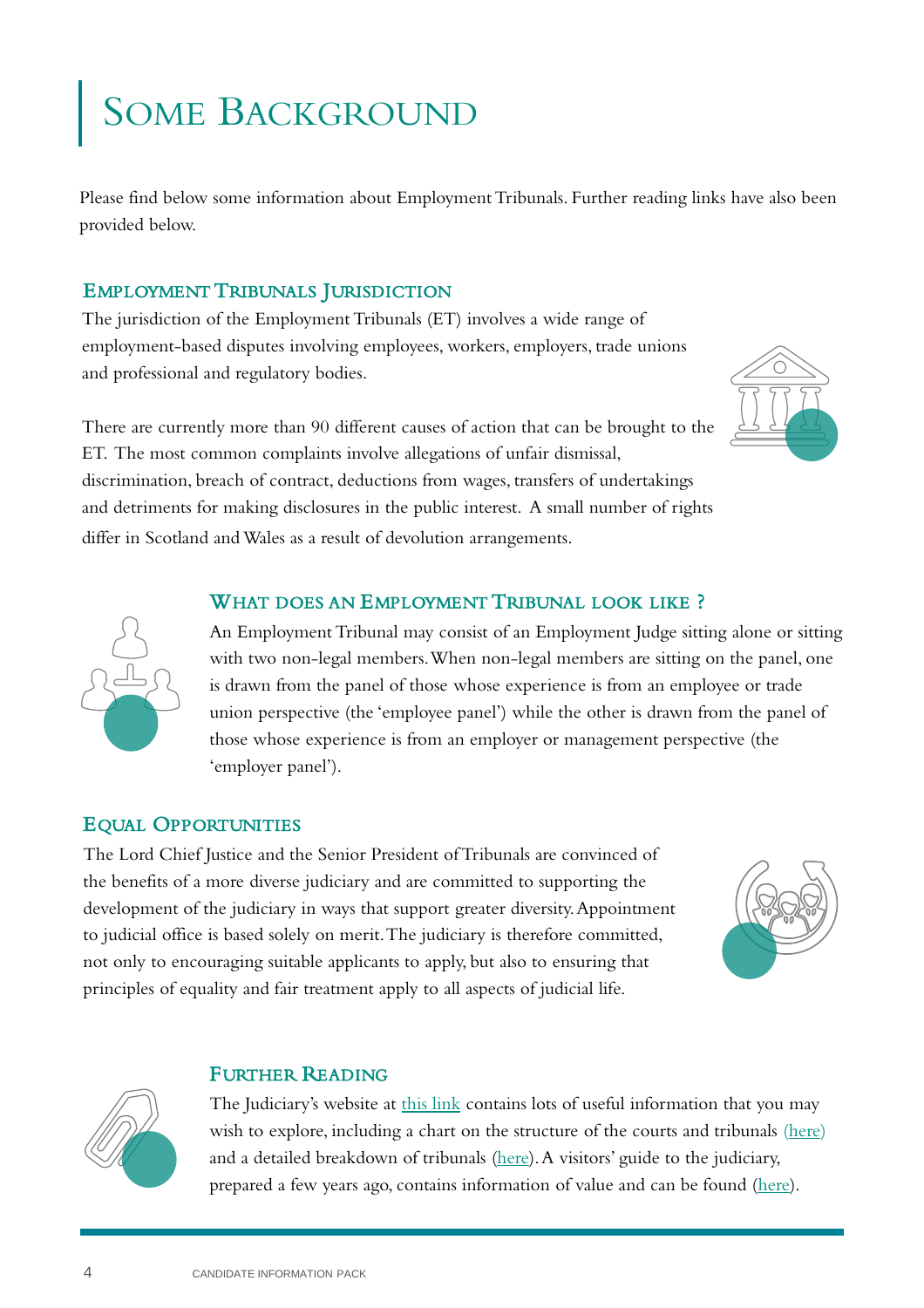## WHY APPLY

This role allows those with experience of workplace norms and practices an opportunity to use their expertise in an interesting, challenging and rewarding way, by joining the Tribunals lay judiciary and playing a crucial part in delivering a fair hearing and a just outcome to those involved in employment disputes.

Being a non-legal member provides you with an opportunity to give something back and serve your community as a holder of judicial office. Judicial office-holders must take an oath/affirmation of allegiance to the Crown and must swear to do right to all manner of people, without fear or favour, affection or ill will. A copy of the oath/affirmation is provided at  $\frac{Annex\ A}{A}$  $\frac{Annex\ A}{A}$  $\frac{Annex\ A}{A}$ . An obvious aspect of this is to treat people equally under the law. You may find it helpful to read the Bangalore Principles [\(here\)](https://www.unodc.org/pdf/crime/corruption/judicial_group/Bangalore_principles.pdf), the Guide to Judicial Conduct ([here\)](https://www.judiciary.uk/wp-content/uploads/2018/03/Guide-to-Judicial-Conduct-March-2019.pdf) and the Equal Treatment Bench Book ([here](https://www.judiciary.uk/wp-content/uploads/2018/02/ETBB-February-2018-amended-March-2019.pdf)), to bring to life what this means.

Below, current non-legal members have briefly described the value that they gain from this office. Six further non-legal members have also summarised what they enjoy about this role in [Annex](#page-25-0) B and further full profiles are available (<here>).



Each case still brings its own surprises and challenges. I enjoy analysing the evidence, asking appropriate questions and being part of a panel that has considered all relevant evidence and applied the law to come to a fair conclusion. On a professional level, I have been able apply my experience from the workplace to the role, by drawing on examples of a wide range of issues. On a personal level, I have gained new opportunities to contribute more widely to civil justice, such as sitting as a Lay Assessor in the County Courts; I was recently appointed to work as a Non-Legal Member in the Social Entitlement Chamber as well. I still feel very privileged to be a Non-legal member in the Employment Tribunal, and to be able undertake these wider roles. - Diane Hill



Of course, it did take time to become familiar with formal protocols, terminology, judicial behaviours, the main case authorities, and so on. But this learning reflects the importance of the role, and that learning is continuous – even 30 years later. What was invaluable (and still is) was the encouragement and collaboration of the 3 members of the Tribunal panel. Each of us brings different experience, knowledge and opinions, which we genuinely listen to, challenge and respect. What I enjoy most about the role is listening to people's accounts not only of the dispute before us, but also their perspectives on its context. - Val Lockhart.



I enjoy working as part of a Tribunal team undertaking analytical and problem-solving tasks to ensure the appropriate legal outcome. I am keen to ensure that both represented and unrepresented parties have a fair opportunity to present their case. As a person with Multiple Sclerosis, I have a particular perspective on working with a disability and the issues that can arise. - Brian McCaughey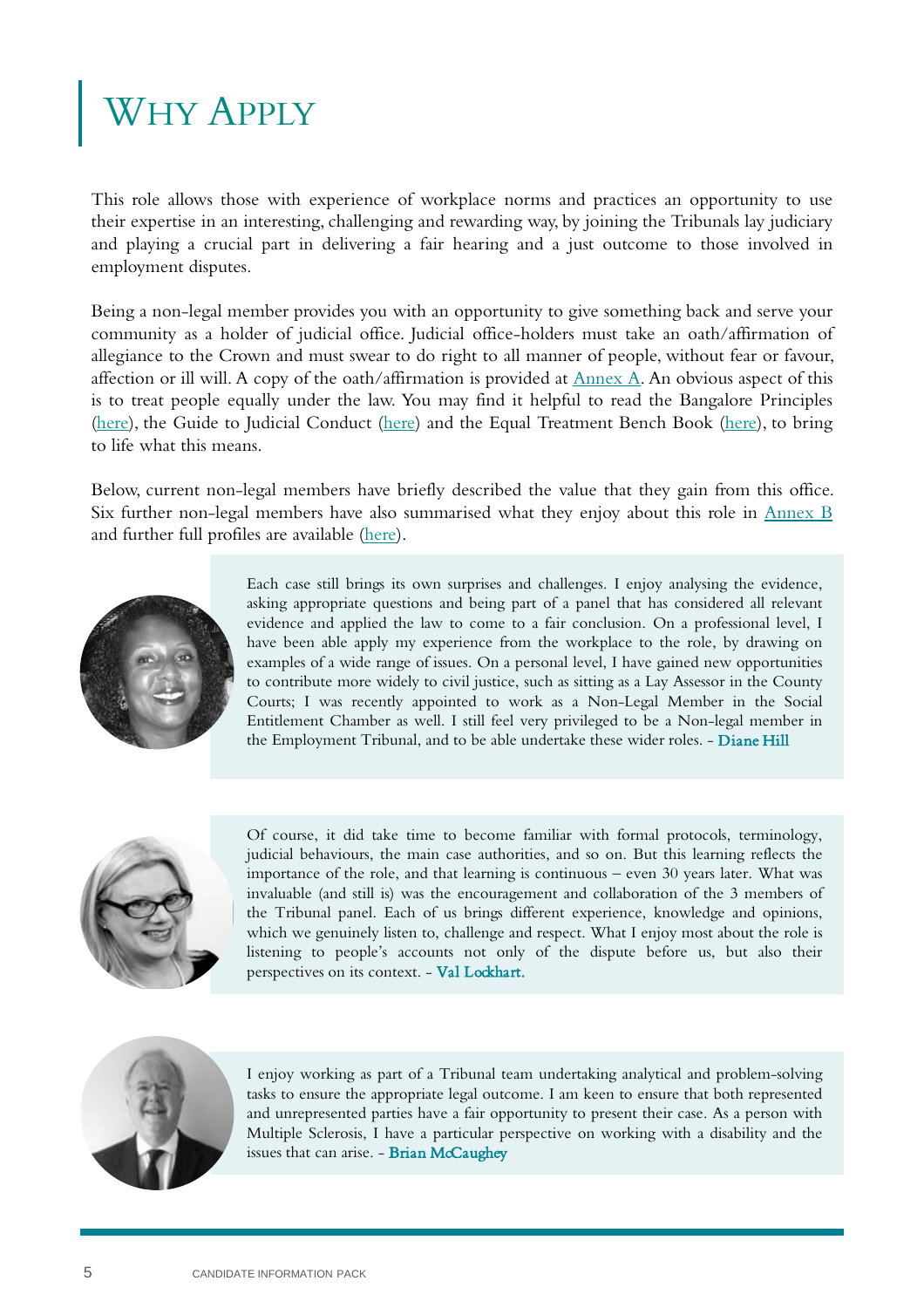## IMPORTANT CONSIDERATIONS BEFORE APPLYING

### AGE

The compulsory retirement age in this role is seventy years. The minimum period of reasonable service is three years prior to compulsory retirement. Therefore in order to be eligible for this role, you must be no older than sixty seven at the time of being offered a role. For this campaign, you must be no older than sixty-seven on the 30<sup>th</sup> of September 2019.





### NATIONALITY AND RIGHT TO WORK

In order to be eligible you must either be a citizen of :

- Great Britain;
- A Commonwealth country;
- Northern Ireland.

You must also have the right to live and work in the UK.

## THE FLEXIBILITY REQUIRED BY THIS ROLE

Non-legal members are paid a daily fee for the days on which they actually perform judicial work (sitting on cases or being trained). This role requires a high level of flexibility. You would need to make yourself available for a minimum of 30 days a year; however, there is no guaranteed minimum level of days (or sittings) that you will be offered. It is important that you carefully consider the information below before you apply:

- If you are employed, self employed or have any work commitments, please consider how this role would align to your current commitments;
- Cases decided by Employment Tribunals are often cancelled at very short notice, due to a claim being settled or withdrawn. You could therefore have a sitting cancelled at very short notice, such as the afternoon of the day before it is due to begin;
- Typically you will be required to sit on hearings that last from two to five consecutive working days;
- Some hearings may last several weeks and there is a particular need for members who can offer that level of flexibility;
- You should consider carefully, and before you apply, whether your lifestyle and current commitments offer you the flexibility required by this role.

## REMUNERATION AND TERMS

The daily fee payable to non-legal members of the Employment Tribunals for sitting and training, as at 1 April 2018, is  $\text{\textsterling}187.30$ . The rate applicable from 1 April 2019 has not yet been set. Please click [\(here\)](http://etnlm.resourcing-support.co.uk/) for a copy of the Memorandum of terms and conditions for further information.

Please note: if you are a Crown Servant (Civil Servant) please ensure that you have read and understood [Annex C](#page-26-0) before you apply.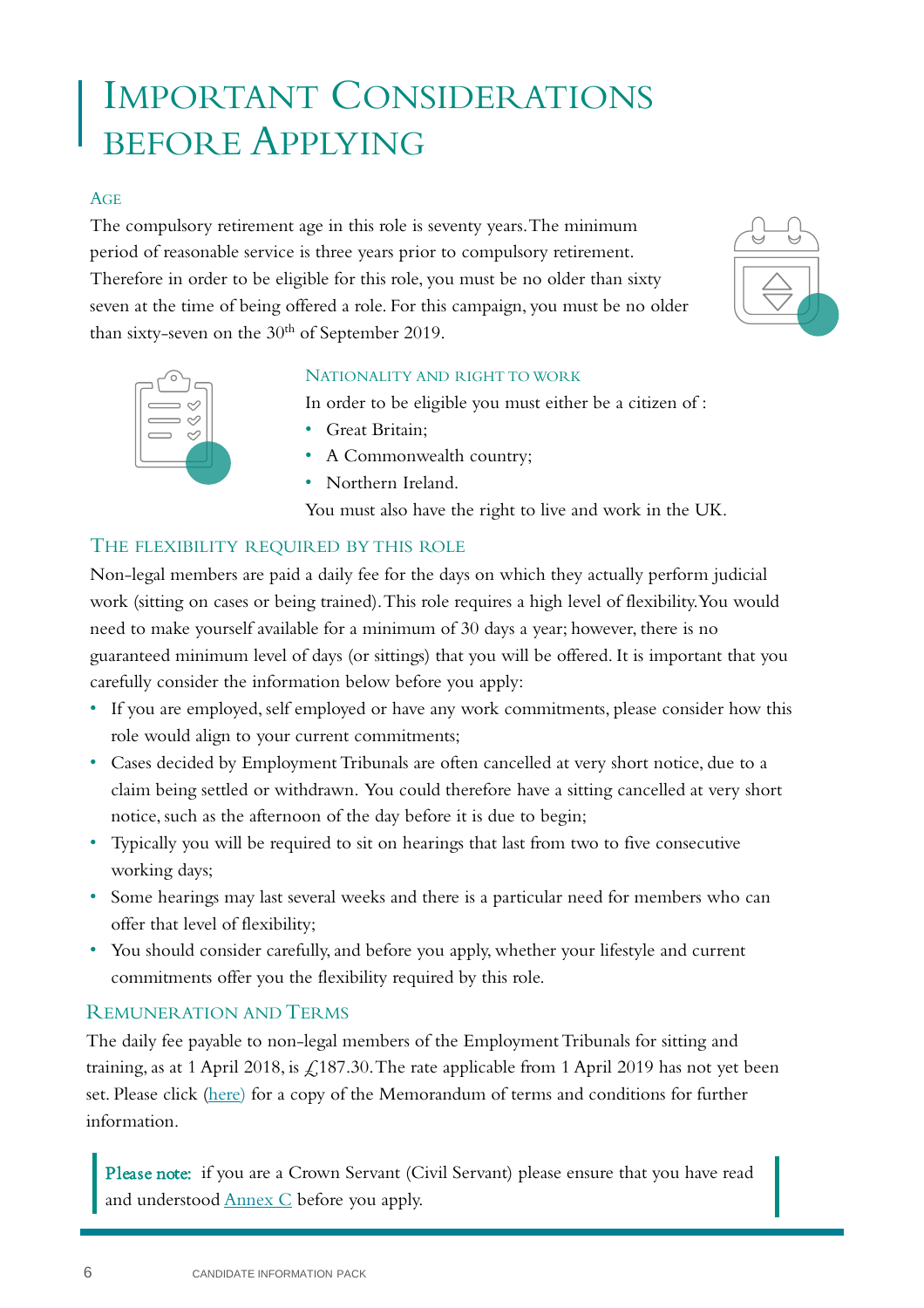## YOUR CONDUCT AND CHARACTER

## GOOD CHARACTER

Good character is essential for this role. This is because it is important for holders of judicial office, in and out of office, to maintain public confidence in their own impartiality and in the impartiality of the judiciary in general. Those who aspire to such office should maintain the highest standards of behaviour in their professional, public and private lives. Please follow the below link to a guidance document that provides details of the policies which apply to this role. Good character guidance

In your application you will be asked to provide information and make declarations with regard to your good character, including but not limited to; any convictions or cautions, bankruptcy and professional misconduct. You will also be asked to supply reference details of a person of good standing who has known you within a professional or private capacity for at least five years. Your referee will need to be able to comment on your good character, conduct and suitability for this role (if you are shortlisted).

### **CONDUCT**

Non-legal members are holders of judicial office and, as such, subject to the same guiding principles as Judges and Magistrates as detailed within the Guide to Judicial Conduct, which can be viewed here: [Guide to judicial conduct](https://www.judiciary.uk/publications/guide-to-judicial-conduct/)

In summary, there are three basic principles guiding judicial conduct:

- Judicial independence;
- Impartiality;
- Integrity.

As the Guide makes clear, judicial office-holders are required to act in a way which maintains and enhances the confidence of the public in the impartiality of the judiciary. With that in mind, those appointed as non-legal members must immediately declare to the relevant President their involvement in any present and ongoing litigation of any kind. They are not allowed to appear before the Employment Tribunal as a representative in the area in which they sit in England and Wales or, in the case of those appointed to Scotland, anywhere in Scotland. Similarly, they should not be named as representative or case contact in any correspondence sent to the Employment Tribunal, including the claim and response forms. If they are providing background assistance or support to a party in a case which is being dealt with by the Employment Tribunal or consider that they may be involved as a witness in a case, they must report that fact to their leadership judge as soon as it is known; the leadership judge will provide advice about how to proceed.

> *Please note*: If appointed, you will need to disclose your involvement in any current or recent Employment Tribunal litigation.



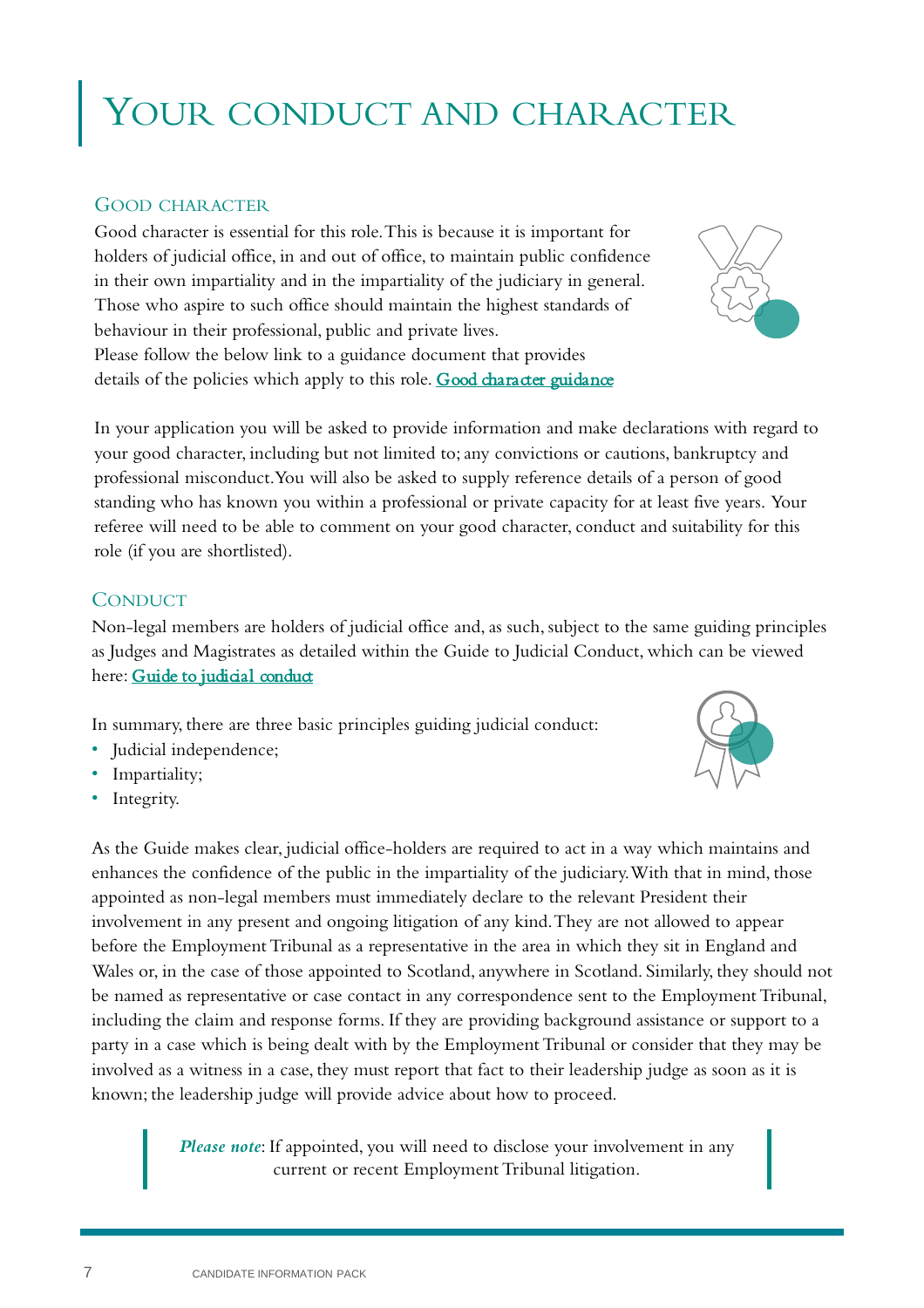## HERE ARE THE ROLES BASED?



### **INTRODUCTION**

Roles are anticipated for non-legal members in England and Wales and Scotland, the locations and number of roles by area are outlined on the following page. The senior leadership judges of the Employment Tribunals are the President of Employment Tribunals (England and Wales) and President of Employment Tribunals(Scotland).

### ENGLAND AND WALES

In England and Wales, the Employment Tribunals are divided into 10 administrative areas, each led by a Regional Employment Judge. There are 28 hearing centres as well as many other ad hoc venues such as the local County Court or Magistrates' Court. You would be assigned by the President to one area or, occasionally, part of a area. You would need to sit anywhere in the area when called upon to do so and may occasionally be asked to sit outside of your assigned area when such a need arises.

### **SCOTLAND**

In Scotland, there is a Vice-President and five hearing centres. Hearings can take place across the whole of Scotland, including island locations, where the Employment Tribunals sit in venues such as the local Sheriff Court. Non-legal members are assigned by the President to a hearing centre. Nonlegal members may occasionally sit at other hearing venues, including remote locations, if they are willing to do so. Expenses are paid for travel and subsistence, further details are provided [\(here\)](http://etnlm.resourcing-support.co.uk/) within the Memorandum on conditions of appointment and terms of service.

## LOCATION PREFERENCES AND MERIT LISTS

In your application you will need to state if you are applying for: *England and Wales OR Scotland.*  You may apply for both. However you would need to attend two separate interviews if shortlisted for roles in Scotland as well as in England/Wales. Whilst your location preferences within Scotland or within England/Wales cannot be cannot be guaranteed, you will be asked to state a preference for a particular sitting location within your application form.

A separate merit list will be drawn up for the employer panel and the employee panel in respect of each of these eight areas, with two further merit lists for Welsh-speakers applying for the employer panel and the employee panel in Wales. Your application will be managed based upon your preferences including employee or employer panel and the area /country you select. Depending on application volumes for each panel by area/country, different benchmark scores may be used to determine who is appointable.

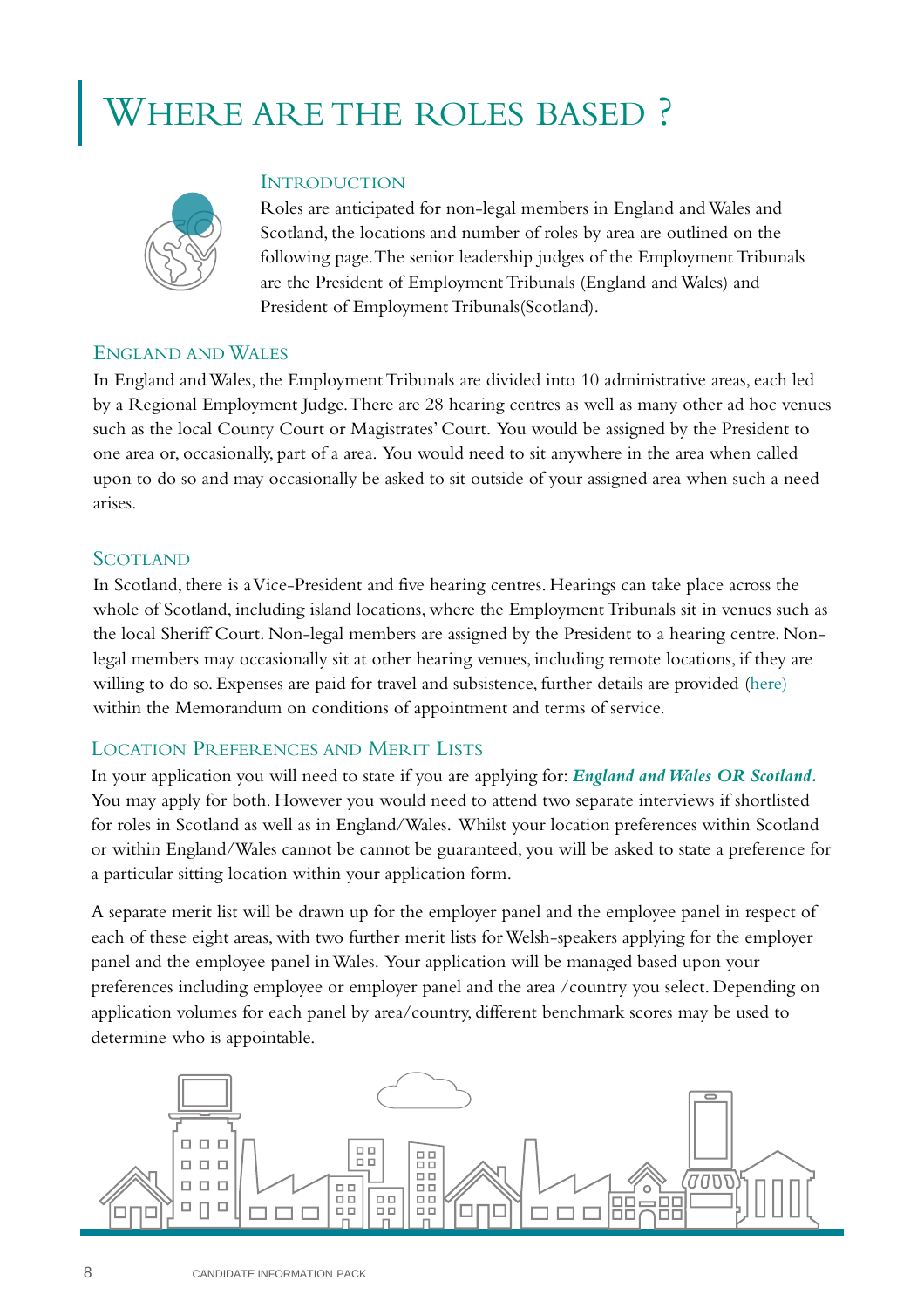## WHERE ARE THE ROLES BASED ?

### EMPLOYMENT TRIBUNAL AREAS

For the purposes of this exercise, there will be recruitment into eight parts of Great Britain:

- London
- Midlands
- North East England
- North West England
- South East England • South West England
- Wales
- Scotland



## ANTICIPATED ROLES BY LOCATION

It is anticipated that there will be 340 people appointed as non-legal members across the employee panel and the employer panel, with the split by country/area and panel as detailed in the tables below. Please see the following page for details of the key locations.

| <b>SCOTLAND</b> |     | EMPLOYER PANEL : EMPLOYEE PANEL<br>26 |
|-----------------|-----|---------------------------------------|
| <b>ENGLAND</b>  |     | EMPLOYER PANEL : EMPLOYEE PANEL       |
| London          | 64  | 66                                    |
| Midlands        |     |                                       |
| North East      |     |                                       |
| North West      | 1 Q | 15                                    |
| South East      | 36  |                                       |
| South West      |     |                                       |
| WALES *         |     | EMPLOYER PANEL : EMPLOYEE PANEL       |

### \* WELSH LANGUAGE

There are at least four roles in Wales (two on each panel) available for those who can hear cases involving spoken and written Welsh. These roles will be the subject to two further merit lists, one for each panel. If you wish to sit in Wales, you will be asked in your application form if you are able to conduct a hearing fully in Welsh. If you confirm that you can, your Welsh language ability will be tested through conversation either at or, following your interview.

Please email: [ETNLM@Resourcing-Support.co.uk](mailto:ETNLM@Resourcing-Support.co.uk) if you would like to complete your application in Welsh.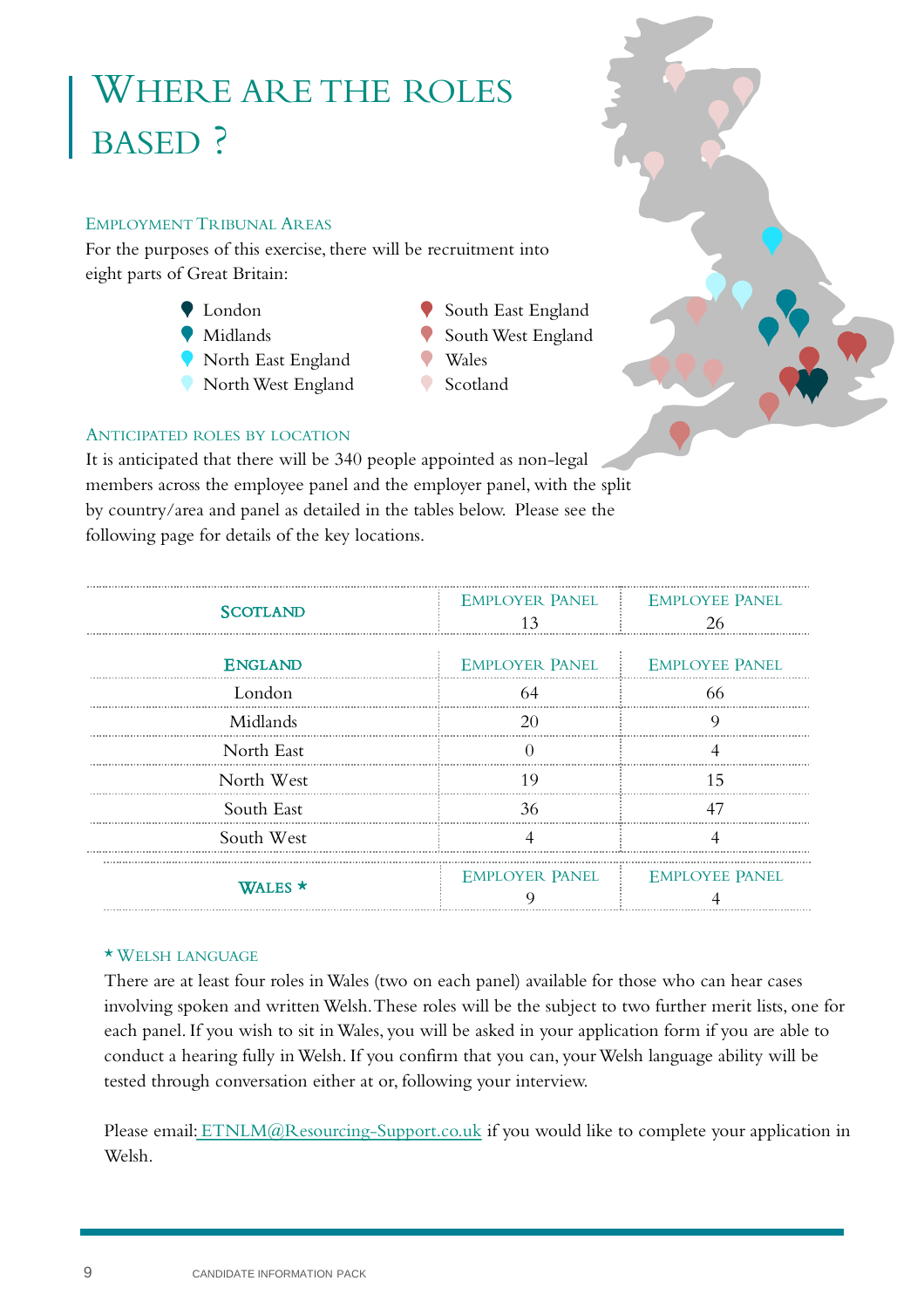## KEY LOCATIONS

Provided below are the key locations it is anticipated that non-legal members will be asked to sit on a regular basis and the locations where sittings may also take place within the area /country. If successful you would be appointed to one of these locations however you may be asked to sit anywhere within the area /country.

## ENGLAND AND WALES

|            | <b>KEY LOCATIONS</b>                                                                                                                                                                               | <b>SITTINGS ALSO TAKE PLACE</b>                                                                                                                                                                 |
|------------|----------------------------------------------------------------------------------------------------------------------------------------------------------------------------------------------------|-------------------------------------------------------------------------------------------------------------------------------------------------------------------------------------------------|
| London     | London Central - Victory House (Kingsway)<br>London East - Anchorage House (East India<br>Dock)<br>London South – Croydon                                                                          | Ashford                                                                                                                                                                                         |
| Midlands   | Lincoln, Boston, Birmingham, Leicester &<br>Nottingham                                                                                                                                             | Newcastle-under-Lyme &<br>Telford                                                                                                                                                               |
| North East | Leeds, Sheffield, North Shields (potentially moving<br>to Newcastle)                                                                                                                               | Teesside & Hull                                                                                                                                                                                 |
| North West | Manchester & Liverpool                                                                                                                                                                             | Carlisle, Burnley, Blackpool<br>and Preston                                                                                                                                                     |
| South East | Bury St Edmunds, Cambridge, Reading & Watford                                                                                                                                                      | Norwich                                                                                                                                                                                         |
| South West | Bristol, Exeter & Southampton                                                                                                                                                                      | Bodmin, Havant, Plymouth &<br>Truro                                                                                                                                                             |
| Wales      | Sittings in Wales are mostly in Cardiff, however<br>approximately 15% are in North Wales and 10% in<br>varied locations around the rest of the country.<br>Travel/subsistence is paid accordingly. | Tribunals also sit regularly in<br>Mold, Pontypridd and Swansea<br>and occasionally at<br>Haverfordwest, Carmarthen,<br>Llanelli, Abergele, Wrexham,<br>Prestatyn, Llandudno and<br>Aberystwyth |

## **SCOTLAND**

Please find detailed below the \*key locations in Scotland and the number of roles anticipated in each. There is a particular requirement for non-legal members who can sit in the north of Scotland.

|           | <b>EMPLOYER PANEL</b> | <b>EMPLOYEE PANEL</b> |
|-----------|-----------------------|-----------------------|
| Aberdeen  |                       |                       |
| Dundee    |                       |                       |
| Edinburgh |                       |                       |
| Glasgow   |                       |                       |
| Inverness |                       |                       |

\* Sittings in Scotland are mostly in the locations listed above, however Tribunals also sit from time to time in other locations including Lerwick, Kirkwall and Stornoway.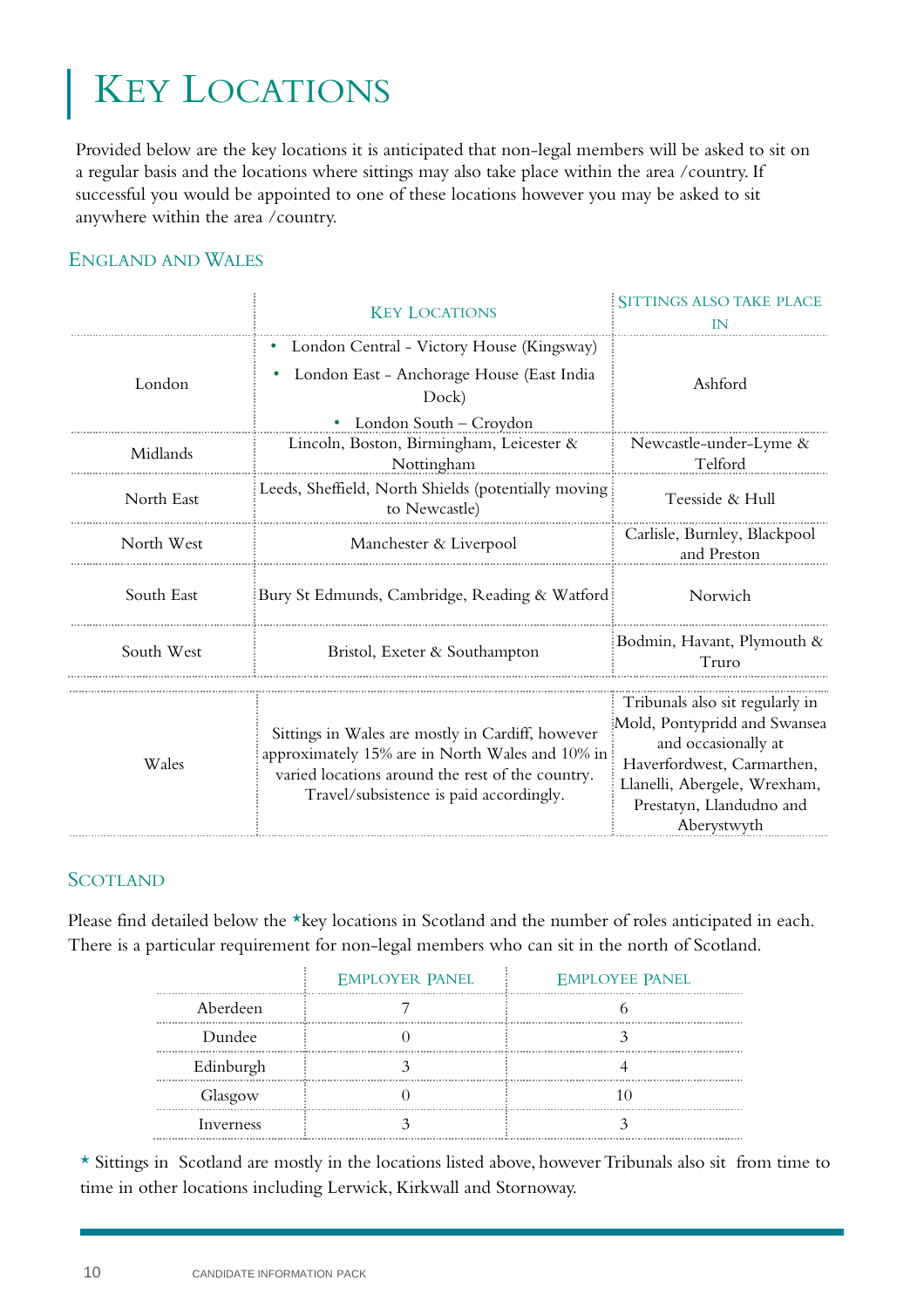## WHAT SKILLS AND EXPERIENCE ARE REQUIRED?

You will need to have experience of dealing with employment relations issues. Your experience could include disciplinary and grievance procedures/appeals, equality and diversity issues, the gender pay gap, individual and collective redundancies, business transfers, whistleblowing, employee remuneration and incentives, pay negotiations, parental rights, employee wellbeing, performance management, managing health and capability, the gig economy and migrant working or other related matters.

Please note: It is not necessary to have experience of Employment Tribunal advocacy. You will be provided with full training. Please see page 13 for a summary of the diverse backgrounds that some current non-legal members hold.

## EMPLOYER PANEL OR EMPLOYEE PANEL?

You will be asked to state in your application whether you are applying to sit on the employer panel or the employee panel. You must choose; you cannot apply to sit on both.

Your preference is likely to be based on your experience, for example:



EMPLOYER PANEL members are likely to hold experience of employment norms, practices and challenges from the perspective of the employer. Your experience may have been gained, for example, from being a business owner, holding a role in HR, investigation officer or operations manager/supervisory roles.



EMPLOYEE PANEL MEMBERS are likely to hold experience of employment norms, practices and challenges from the perspective of the employee or worker. Your experience may have been gained for example from being a trade union official, regional trade union officer, workplace representative, companion at disciplinary or grievance hearings or time spent working with an organisation such as Citizens Advice.

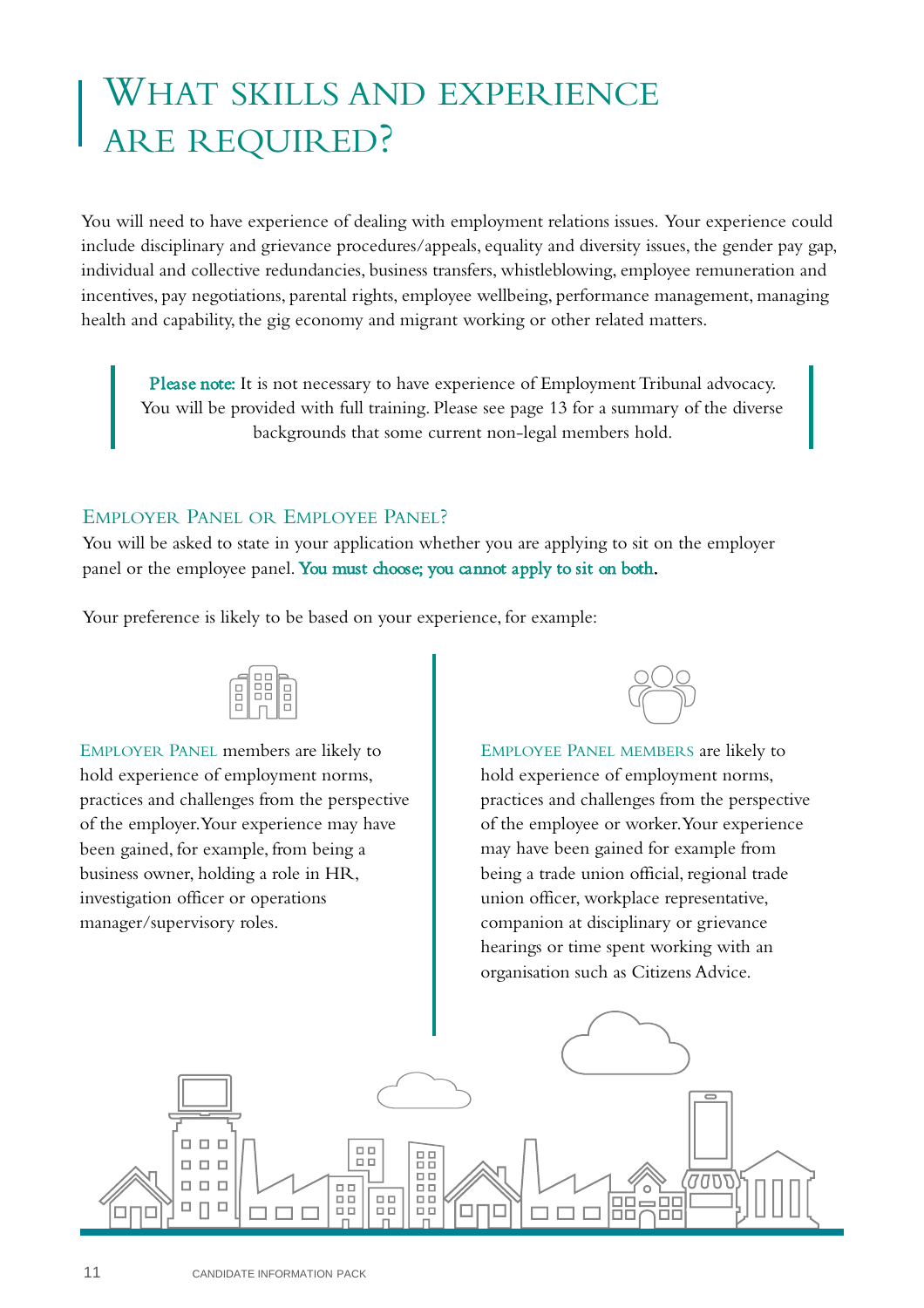## WHAT SKILLS AND EXPERIENCE ARE REQUIRED ?

## SKILLS AND EXPERIENCE

Successful candidates will be those who best demonstrate the skills and abilities set out below:

- Be fair and open-minded, bringing your own workplace experience to bear on issues arising for decision;
- An understanding and experience of handling contentious workplace issues;
- The ability to identify relevant facts and to extract the essence of an argument from oral or documentary evidence, and to make important and difficult objective decisions within fixed timeframes;
- The ability to engage in constructive and reasoned debate with others, to weigh and decide between conflicting facts and arguments, and to explain and justify views and conclusions reached in a clear and succinct manner;
- Knowledge of how employment relationships are managed in the workplace and how such management may be affected by the different size of companies and organisations;
- Knowledge and experience of principles of fair treatment as applied to a diverse range of individuals;
- The ability to recognise potential conflicts of interests between the judicial role and outside interests and act appropriately;
- Basic IT skills in relation to receiving and sending emails and using Microsoft Word and online materials.



## DESIRABLE SKILLS AND EXPERIENCE:

- Deciding or resolving workplace grievances and disputes;
- Knowledge of common workplace practices and policies dealing with issues such as harassment, equality and diversity, whistleblowing, discipline and grievances; and an awareness of social media and how it impacts on the workplace.

*Please note:* the experience and backgrounds of non-legal members are highly diverse. On the following page you will find several short profiles to demonstrate the range of backgrounds of office holders today.

## PERSONAL QUALITIES

You must also be able to demonstrate an appreciation of the diverse range of cultural and socioeconomic backgrounds of those appearing before the ET, together with the ability to treat all users (including parties, their witnesses and their representatives) and administrative staff with dignity and respect.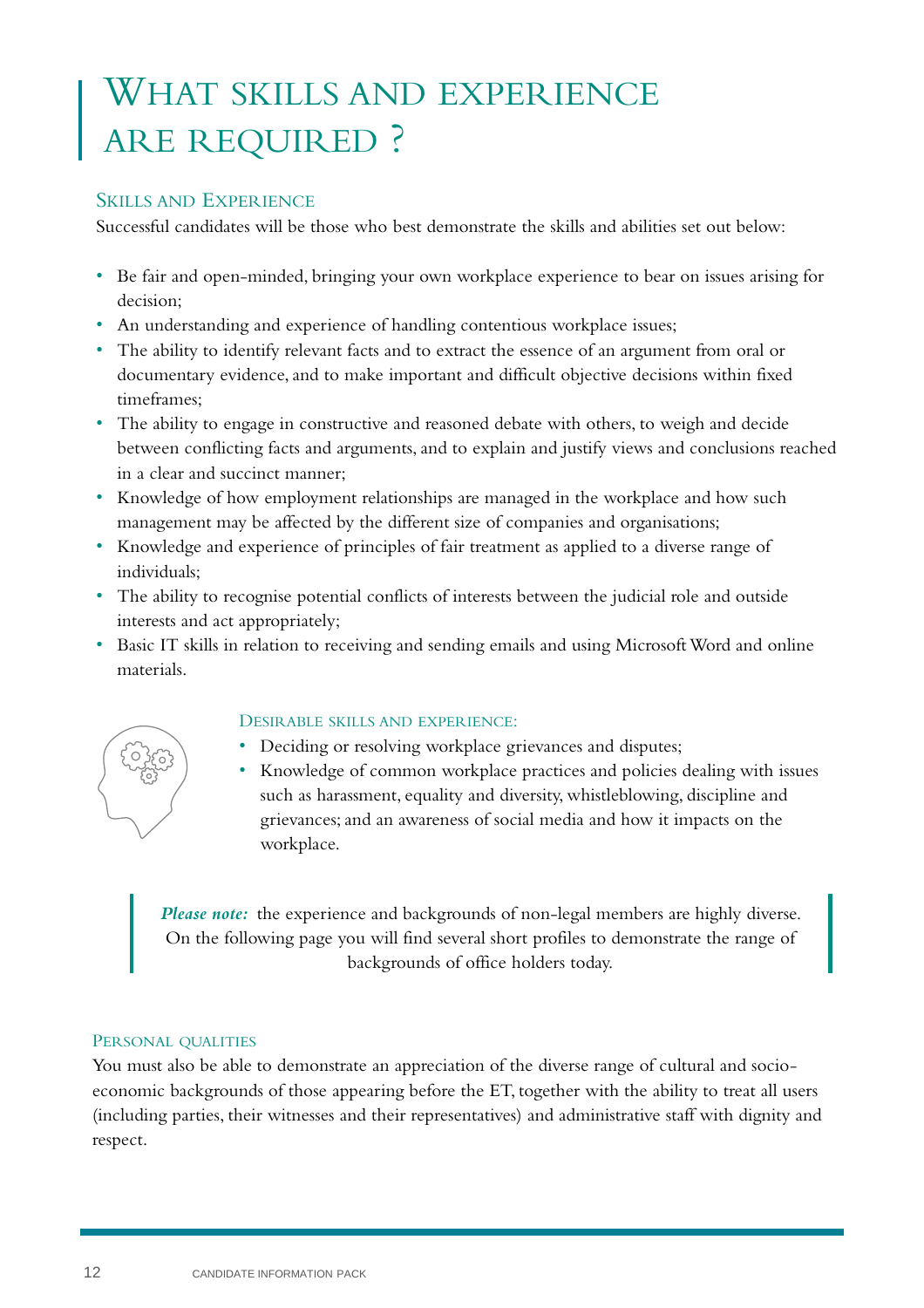## **KAMPLE BACKGROUNDS**

The experience and backgrounds of non-legal members is highly diverse, please find below some profiles of non-legal members of an Employment Tribunal today as a sample of the different backgrounds. Please visit ([here](http://etnlm.resourcing-support.co.uk/)) for further profiles.



I worked for many years at the Citizens Advice Bureau assisting those with employment and other matters before being appointed to the Employee panel some 13 years ago. After being appointed I qualified as a Solicitor. When I first started, I found the prospect of being so closely observed in a public hearing rather daunting. However, I was given the opportunity to observe hearings and to see how confident the sitting Tribunal members were. It did not take long for me to get used to the hearings. - Celia Edwards



My background is as a SEND teacher in secondary schools, which I did for about 30 years. I was also a representative for one of the larger education unions and worked to provide advocacy support for members, both collectively and individually. My national work also focused on the development of Union policy - Nina Franklin



I was appointed to the Employer panel in 1999 and at this time, I was working as a local government lawyer. Before I started to sit, I had concerns about whether I would have the requisite knowledge to play a full part on the panel. However, we were provided with a thorough induction which included observing how panels operate. This is supplemented by annual training, not just on the law, but also the role of the non-legal members and how they should conduct themselves. - Yvonne Ramsaran



I am an Employee member. I have been a member since November 1999. I was a civil servant for 27 years. I spent my entire career in the Valuation Office and I was a member of the PCS union for over 30 years - Tony Libbard



I was appointed as an Employer member in 2010, following a career in the police service. I had been responsible for both the human resource and discipline functions within my organisation. Whilst I would never claim to be an expert in either field, my role required me to develop a reasonably detailed understanding of employment issues and best practice. Although the role of a police officer may not seem an obvious grounding for hearing employment cases, some of the key skills are very similar. Both jobs involve listening carefully, identifying relevant points, weighing up conflicting arguments and also being able to justify conclusions in debate with others. Bill Horne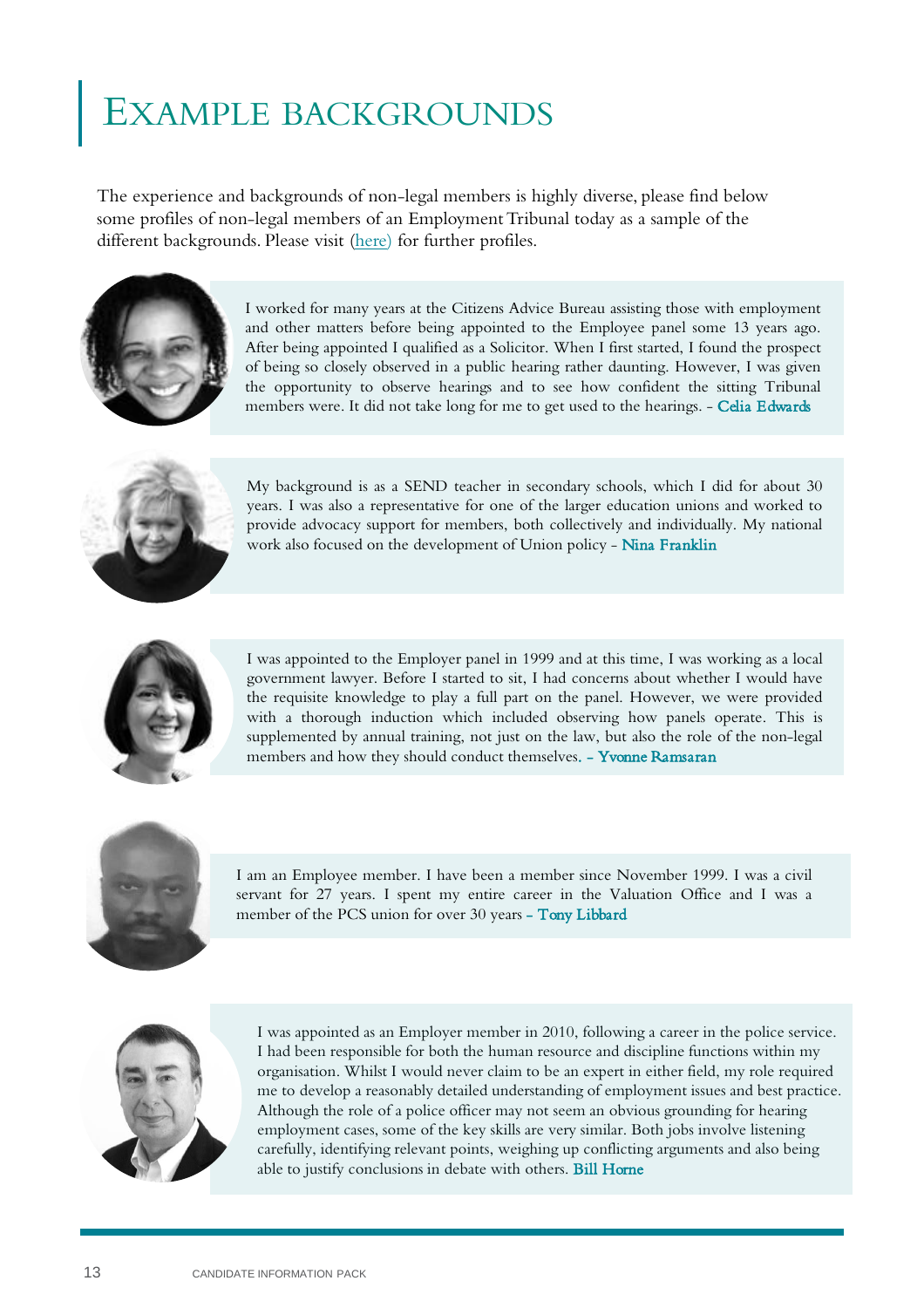## HE KEY COMPETENCIES

The competency framework provides guidance on the skills and qualities required of a non-legal member. This framework is aligned to the Judicial Skills and Abilities framework used by Courts and Tribunals Judiciary, and the Judicial College.

The recruitment process is designed to assess these competencies throughout your application journey. If selected to attend an interview, you will be provided with further detailed guidance on these competencies and how best to prepare for the interview.



This competency is about demonstrating integrity and applying independence of mind to make incisive, fair and objective decisions within the relevant legal framework. The positive indicators include:

- Brings their own workplace experience to bear on issues arising for judgement, while taking proper account, guided as appropriate by an Employment Judge, of the relevant law and procedure;
- Contributes to timely judgments by the Employment Tribunals which are soundly reasoned, well-structured and easy to follow;
- Demonstrates independence of mind;
- Ensures fairness; demonstrates integrity and acts without bias or prejudice, especially in challenging, complex situations.



Possessing and Building Knowledge

This competency is about possessing knowledge and experience of employment relations and the issues that underlie workplace disputes. Demonstrates an ability and willingness to learn about new workplace practices and the law and procedure relevant to the work of the Employment Tribunals. Key indicators are:

- Demonstrates experience of dealing with a range of employment relations issues;
- Demonstrates an ability to acquire knowledge rapidly, especially of unfamiliar or complex subject matter;
- Keeps abreast of changes to the employment relations landscape (such as issues arising from the spread of the gig economy and increased use of social media);
- Pursues continuous learning and professional development;
- Possesses basic IT skills in relation to receiving and sending emails and using Microsoft Word and online.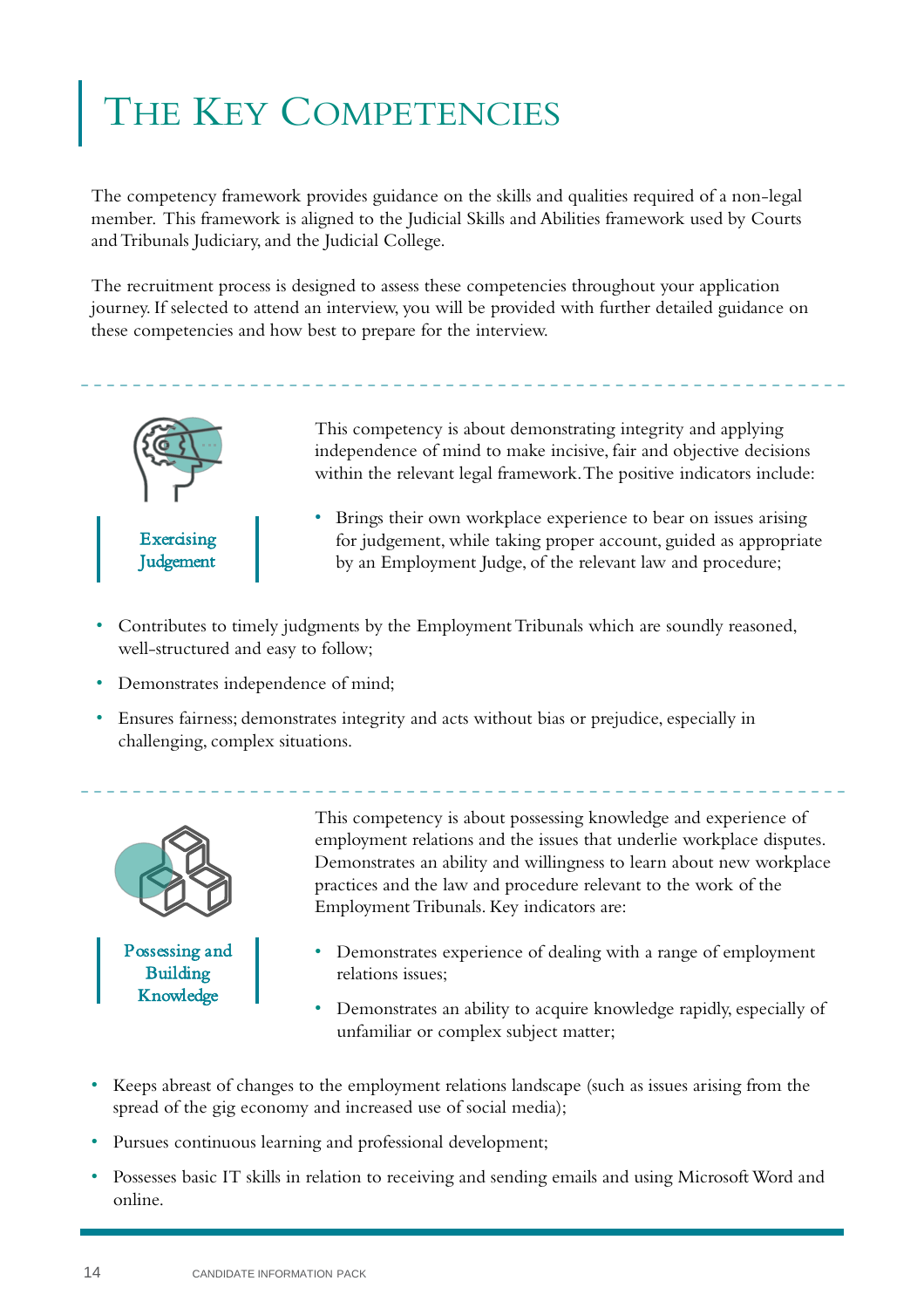## HE KEY COMPETENCIES



This competency is about quickly assimilating information to identify essential issues, develops a clear understanding and clarifies uncertainty where necessary. Key indicators are:

- Effectively assimilates and processes large amounts of complex information from multiple sources;
- Identifies, and ensures the focus remains on, the relevant issues;
- Critically analyses information and applies appropriate weight to it in order to reach a reasoned decision.



This competency is about valuing diversity and shows sensitivity to the different needs of individuals. Demonstrates good communication skills and develops effective working relationships with all. Key indicators are:

- Remains approachable at all times and supportive of colleagues and the pressures they face;
- Contributes effectively to group decision-making, through being willing to make contributions and receptive to the contributions of others;
- Establishes authority and demonstrates courtesy, gaining the confidence of others;
- Able and willing to act as the 'eyes and ears' of an Employment Judge in dealing with conflict in the Tribunals and spotting those who are struggling to participate effectively;
- Communicates effectively both orally and in writing in a manner that ensures understanding by others;
- Listens attentively and probes effectively, ensuring a fair opportunity to all parties to present their case whilst ensuring the efficient disposal of the proceedings;
- Shows an awareness of the importance of diversity and sensitivity to the needs of different communities, groups and individuals.



This competency is about working and planning effectively to make the best use of resources available. Key indicators are:

- Manages time and prioritises tasks to ensure effective contributions to the judgments of the Employment Tribunals;
- Utilises available resources, making full use of the latest technology, to carry out the role in the most efficient way;
- Seeks advice and offers assistance to others when appropriate;
- Demonstrates resilience, responding calmly and flexibly to changing circumstances and pressure;
- Engages with colleagues to maintain high levels of professional standards.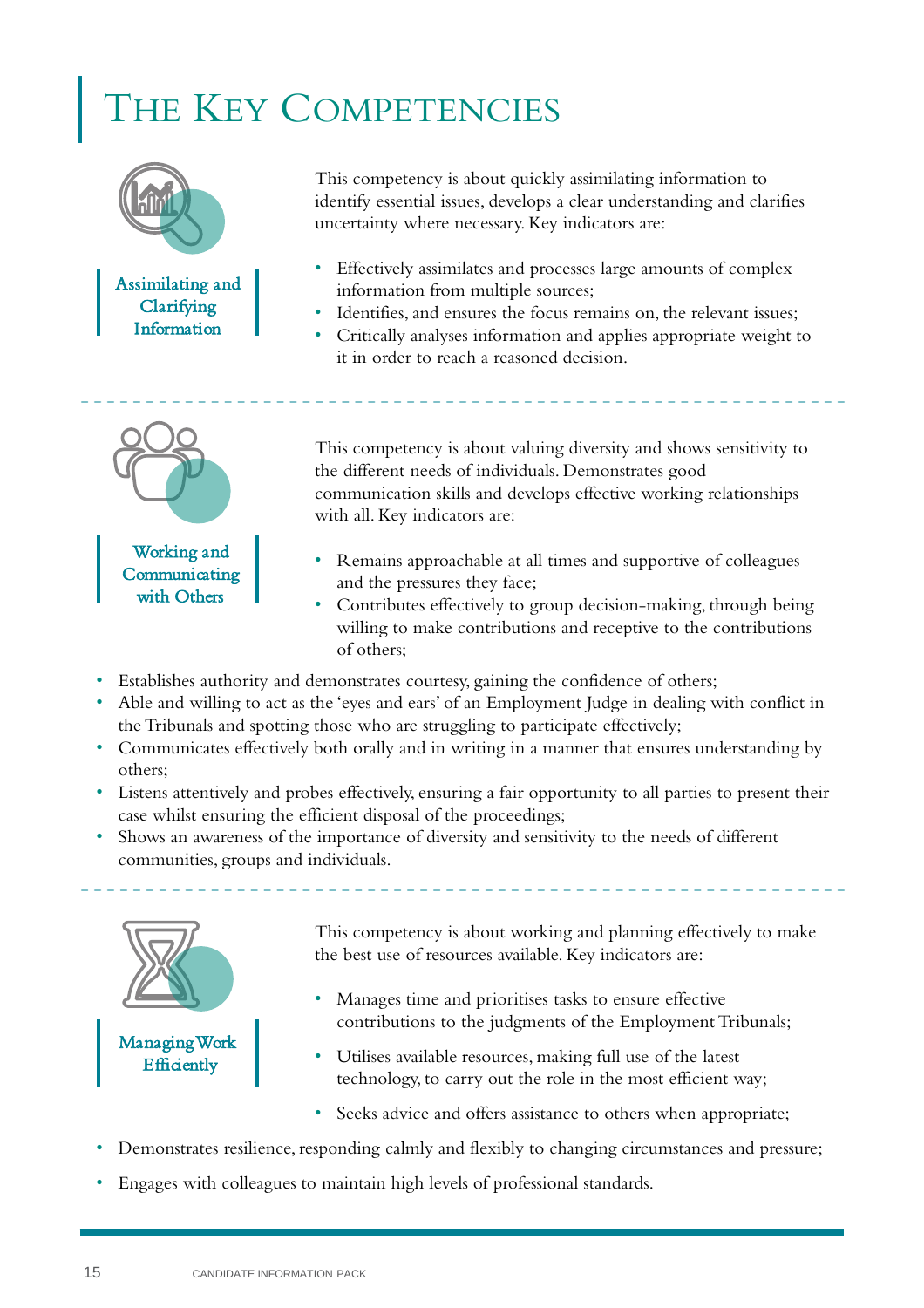## **ECRUITMENT PROCESS**

You will undergo a thorough selection process that has been designed to select the best non-legal members. The key stages include:

- Online Application providing key information about you and your eligibility;
- Online Test a short assessment to measure your language ability; induction; deduction and logical analytical thinking;
- Personal Statements three statements which consider your: motivations for the role, the required skills and experience and a competency example;
- Face to Face Interview which considers all five competencies required for this role assessed through competency based questions and the use of a scenario;
- Pre-appointment checks, offer and appointment;
- Training.

### ANTICIPATED TIMELINES

Please find below the anticipated timelines for each stage of the process. Further information on each stage can be found on the following pages.



*Please note:* The above timelines and process are indicative and subject to change. The timelines may vary dependent upon your preferred area/country meaning that applicants may progress at different times dependent on area/country.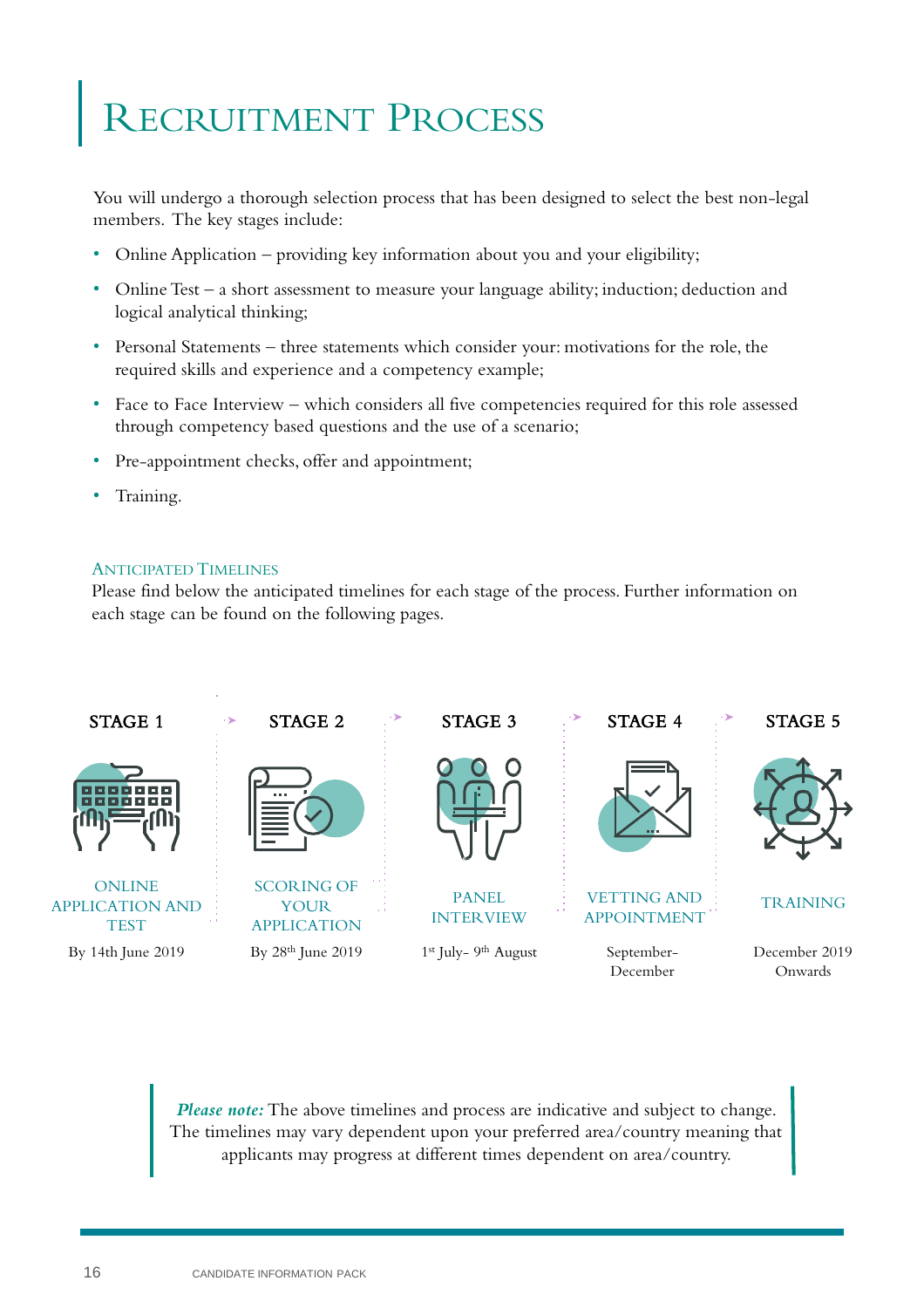## ONLINE APPLICATION

### STAGE 1



*Online Application And Test* 

Your application will be managed through an online automated process. Simply click on the 'Our Jobs' page and click the 'Apply Now' button (<here>) and you will be able to apply for the roles from the  $21<sup>st</sup>$  of May until the  $14<sup>th</sup>$ of June at 23:59.

First you will be asked to create an account, register your personal details and provide some biographical information. You will then be asked a series of questions and to make declarations regarding your eligibility and understanding of this role.

Next, you will be asked to detail your previous employment history and provide the name, job title and contact details of a referee, who may be approached at a later stage. You will then be asked to provide three statements which will be used to shortlist your application. Please refer to the following pages for further information and guidance on how to prepare your statements.

## Hints & Tips

- The online application is mobile compatible and can be completed on a mobile device;
- You can complete your application in sections, save and return to complete the next section at anytime before the closing date;
- Once you have submitted your application it cannot be amended; only submit your application when you have completely finished and answered all the relevant questions;
- When you reach the declaration section of the application form you will be presented with a list of statements to read and agree to. False declarations may result in your application being rejected or your later dismissal;
- Paper applications will only be considered if you have a disability that prevents you from applying on-line. If this is the case, please email; **ETNLM@.Resourcing-Support.co.uk**
- Applications are encouraged from people with disabilities. Please detail any support that you require in your application form. Further details and information are provided in [Annex D.](#page-28-0)

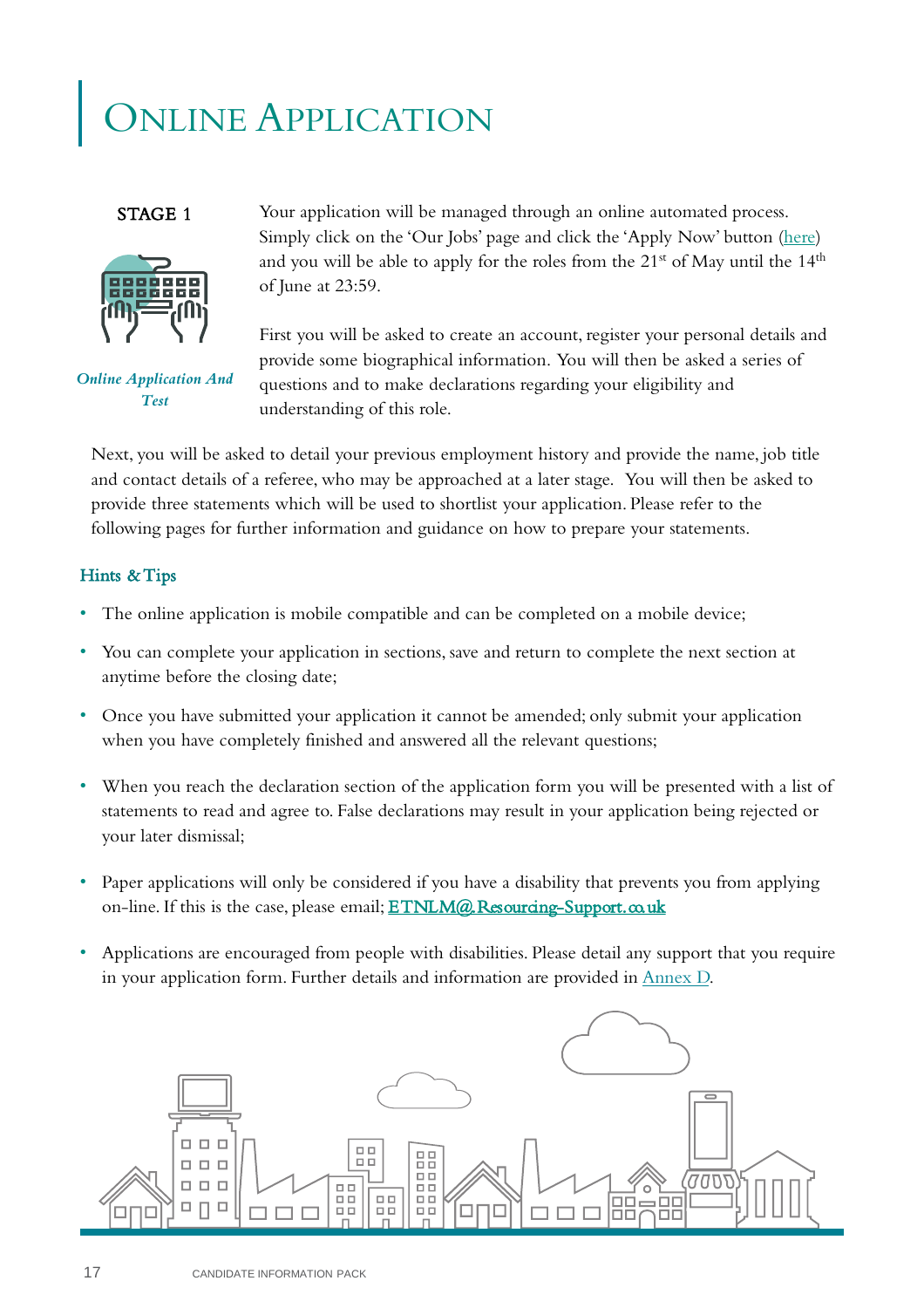## YOUR PERSONAL STATEMENTS

### STAGE 2



*Scoring Of Your Application* 

Within your application form you will be asked to answer three questions with personal statements. These will be used to select the best candidates to invite for interview.

Please ensure that you allow yourself sufficient time to develop strong and tailored statements. Broadly, you will be asked to provide statements that best demonstrate:

- Why you are interested in this post (your motivation and aspirations);
- How your skills and experience will support you in this role;
- What strengths you would bring to a judicial role in particular for the competency Exercising Judgement.

## WHY AREYOUR PERSONAL STATEMENTS SO IMPORTANT?

An independent panel will review and score your statement on an anonymous basis. This means that they will not be provided with or have access to any other details from your application. The panel will review, score and either progress or reject your application based solely on the three statements you provide.

Your statements will be scored using a 1-7 rating scale. The minimum standard to progress will be a score of 4 out of 7 in each of the three statements. If you do not achieve the minimum score in each statement your application will be rejected. Further information on each of the questions is provided on the following pages.

*Please note:* Your statements will be reviewed and scored in order. If you do not achieve the minimum standard in each statement, the subsequent statement will not be reviewed and scored. Due to the volume of applications anticipated, you will not be provided with any feedback on your statements and this includes the scores that you achieve.

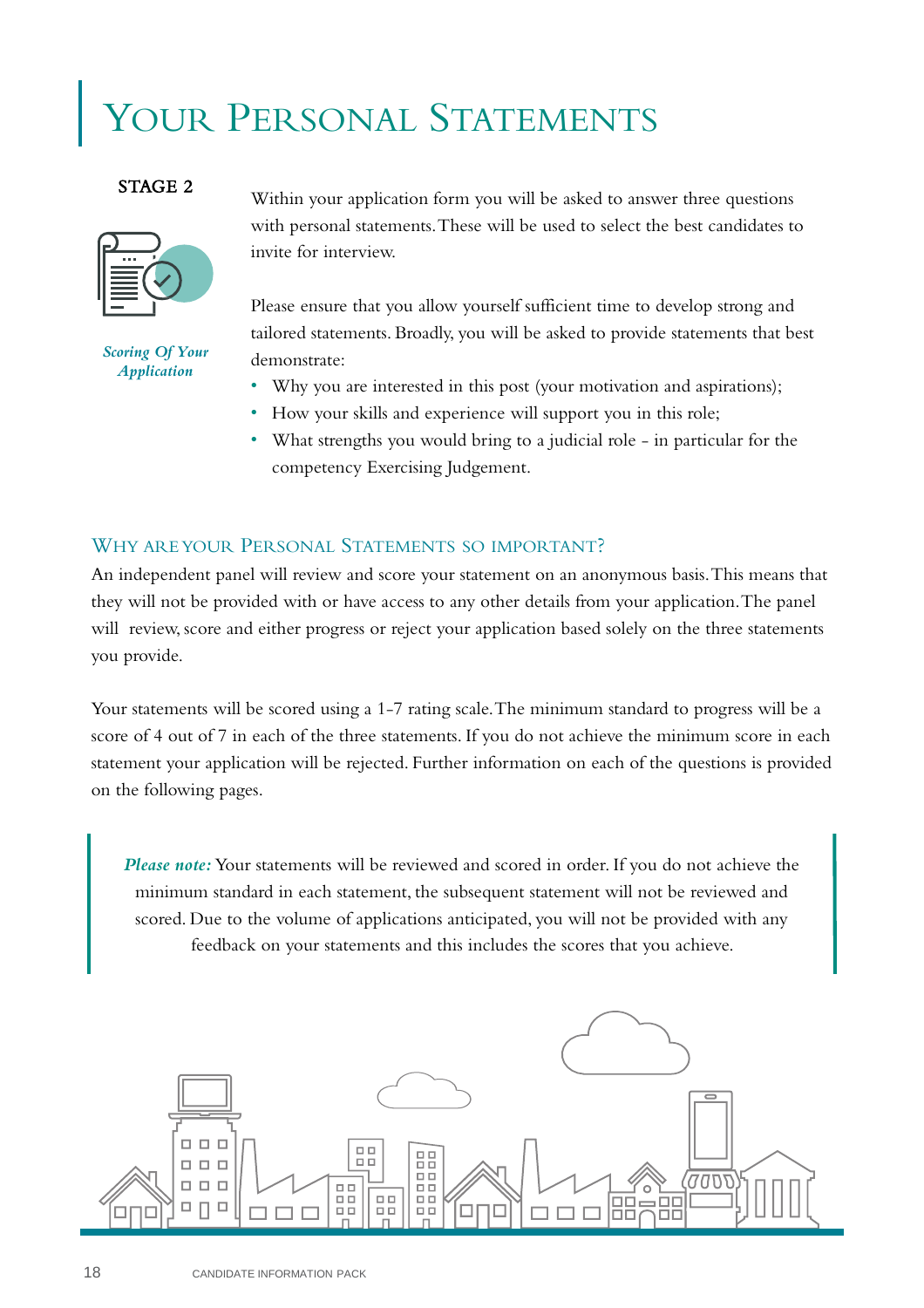## YOUR PERSONAL STATEMENTS

Please find below some guidance on your personal statements. Please ensure that you check your application for completeness before you submit, no statements will be accepted after the closing date.

*Please note:* The panel will only read and score 300 words for EACH statement. Please consider developing your statements off line and 'paste' them into your application form when you are ready to do so.

## ASPIRATIONS AND MOTIVATION

This statement is to provide details of what aspects of the role interest you and how you will be able to manage the highly flexible sitting arrangements in this role, as detailed on page 6.

In your statement please outline:

- Your reasons for wanting to work in this judicial role;
- What has inspired you to apply;
- How this role will fit with your work or lifestyle choices and the level of flexibility you can offer as a result;
- Please ensure that you address and confirm that you understand the flexible nature of this role, positively detailing your understanding within your statement.

## YOUR SKILLS AND EXPERIENCE

This statement should cover how you meet the essential skills and experience criteria. In your statement, please address the requirements below:

- Why you have chosen to apply for either the Employee or Employer Panel role;
- How your experience will support you in this role.

Statement Two

Please note the panel reviewing and scoring your statement will not consider any other aspect of your application including your employment history - they will only have access to and consider the statement provided.



Statement One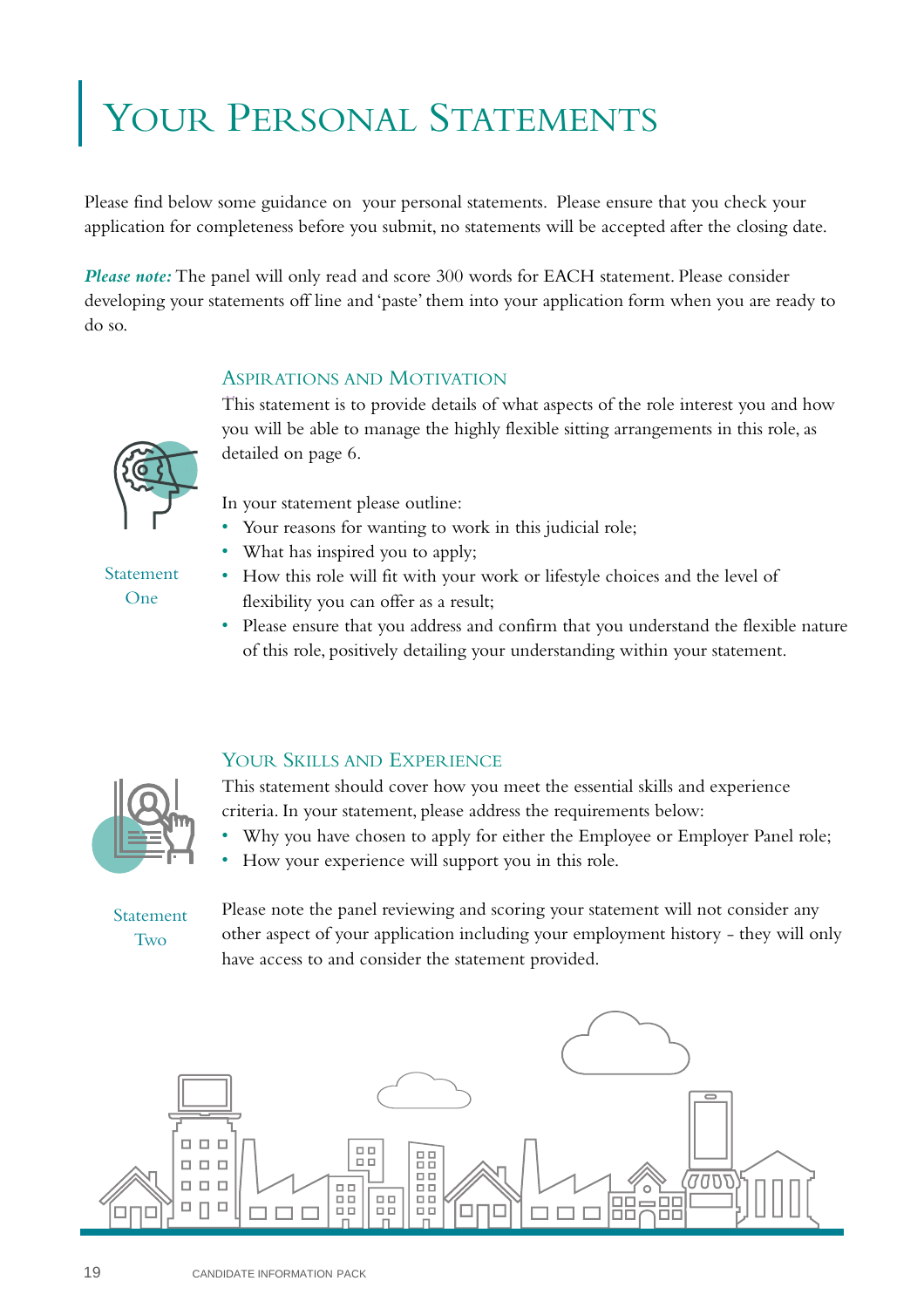## YOUR PERSONAL STATEMENTS



Statement Three

## COMPETENCY STATEMENT - EXERCISING JUDGEMENT

Competencies are the skills, knowledge and qualities that lead to successful performance. You will be asked to demonstrate evidence of the skills, knowledge and qualities for the Competency Exercising Judgement in your application form.

If you are shortlisted to attend an interview, you will also be asked questions against all five competencies (see pages 14-15) and you will be provided with further guidance at this time.

## Hints & Tips

Keep the situation and task elements brief, concentrate on the action and the result. If the result was not entirely successful, describe what you learned from this and what you would do differently next time.

- Make sure you include how you overcame any problems or obstacles;
- Keep looking back at the competency and indicators (page 14) and cover the key points;
- Describe your thoughts, actions and feelings rather than just describing what happened;
- Don't forget to include results and show why your actions were effective and / or how you could have improved on what you did;
- Use 'I' not 'we.' This is about your role in the task and how you affected the outcome;
- Use short statements that show the value you added and use your own words;
- Choose your most powerful example or situation that has lots of substance.

Don't get caught up in telling a story in your example. Just give enough to show how you went about the task, why you did it the way you did and any obstacles you encountered.

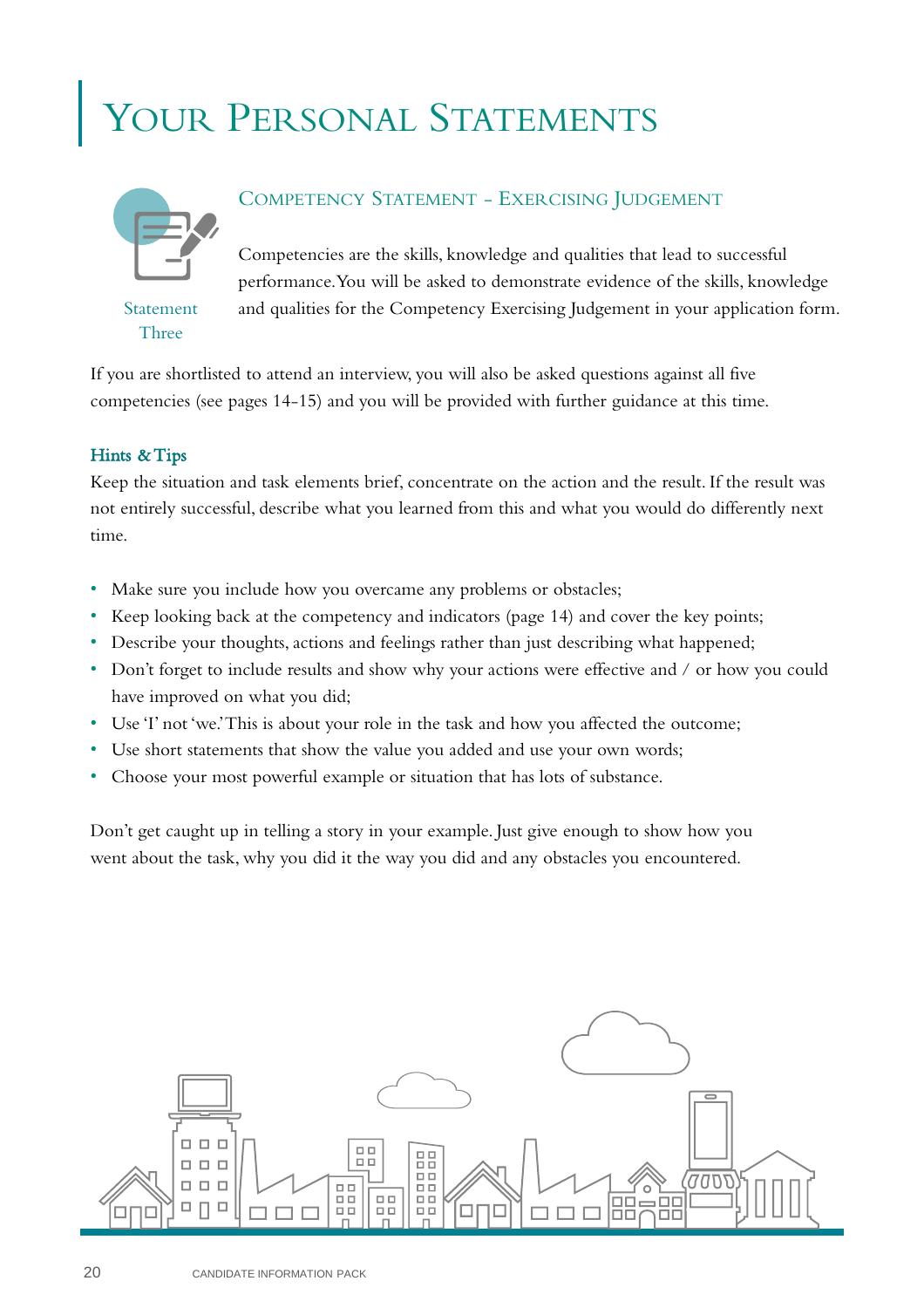## YOUR ONLINE TEST



*Online Test* 

After completing your application form you will automatically be directed to an online test. Please complete this test on a laptop or desktop – not a mobile device.

You can either complete the test straight away or come back to complete the test any time before the close date on Friday the 14th of June at 23:59. It is expected that the test will take you no more than 10 minutes. The test will assess your language ability, induction, deduction and logical and analytical thinking.

If you require reasonable adjustments or support, please refer to  $\frac{\text{Annex D}}{\text{for}}$  for further information or contact us at your soonest convenience so that the appropriate arrangements can be made.

### BEFORE YOU STARTYOURTEST PLEASE NOTE:

- You should be in a quiet environment during the test to avoid distraction and to ensure that you do yourself justice;
- Once you have started the test, you cannot stop;
- Only the highest scoring applicants will progress to the next stage of the selection process.

### IMPORTANT INFORMATION REQUIRED TO ACCESS THE TEST:

- Please use a desktop or laptop to complete your test rather than a mobile device such as a phone or small tablet;
- You will not be able to access this test from a terminal server, typically found in Government buildings;
- HTTPS access and JavaScript must be allowed;
- Pop-up blocker setting should allow pop-ups on the application URL.

The test can operate on the following operating systems:

- Microsoft Internet Explorer v7, or later;
- Mozilla Firefox v3 or later:
- Google Chrome, Apple Safari.

*Please note:* you will not be provided with feedback on your online test and this includes the score that you achieved.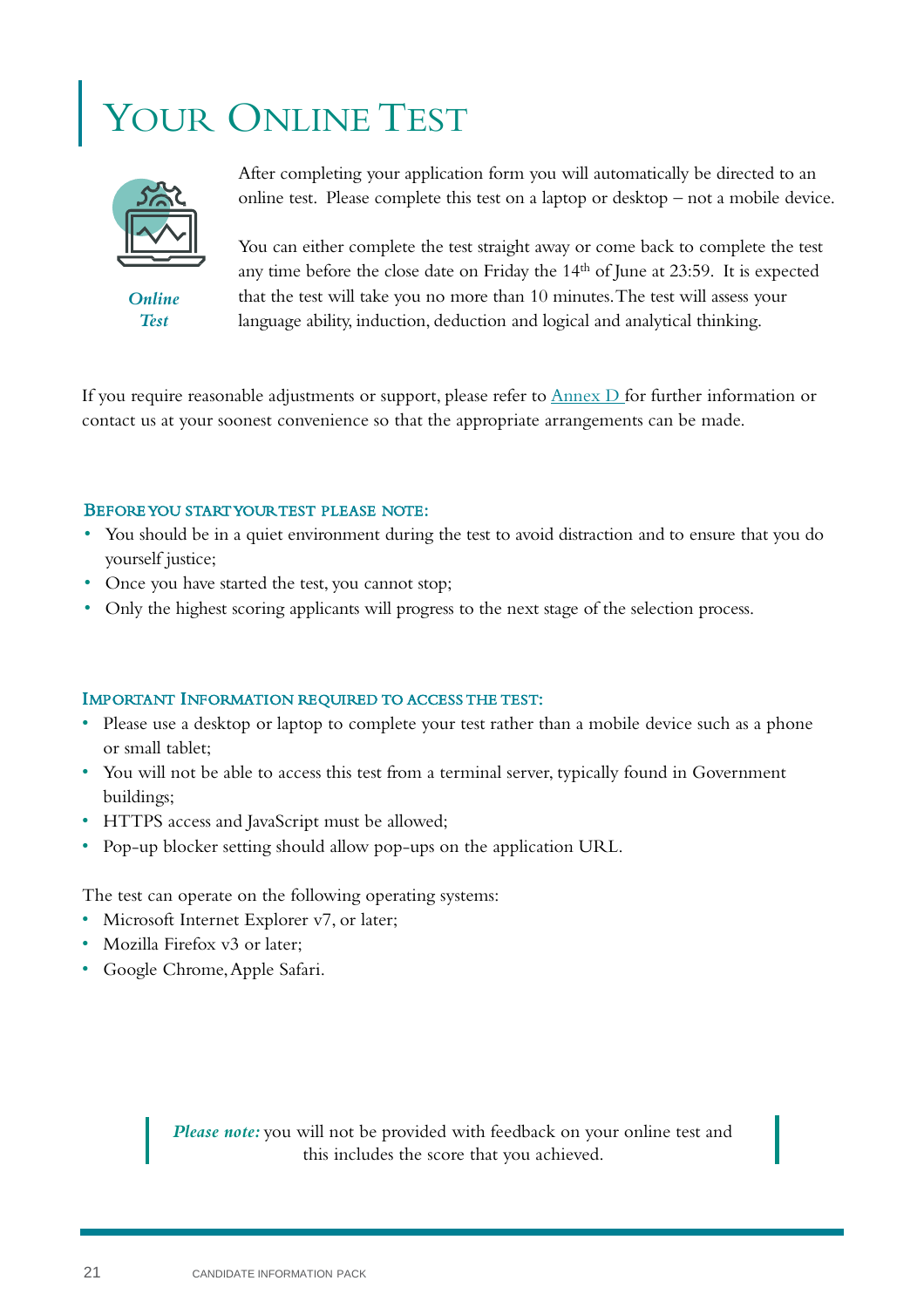## INTERVIEW

### STAGE 3



If you are one of the top scoring applications you will be sent an email inviting you to a face to face panel interview. You will be able to book an interview slot online. Please ensure that you book your interview as soon as possible for the best possible choice of dates and times. If you require any additional assistance due to a disability, this will be arranged if you are shortlisted to attend an interview.

### *Panel Interview*

The process on the day is expected to take just over an hour in total and will involve:

- Document checks: you will be asked to bring your documents, as listed in  $\triangle$ nnex E;
- You will be asked to read and consider a scenario before you start your interview which will then form part of the interview questions;
- You will then be interviewed by a panel of two. It is expected that the interview will last no longer than thirty minutes;
- Interview questions will be aligned to all five of the competencies for this role;
- Full guidance will be issued to all applicants who are shortlisted to attend an interview, including details of what to expect on the day and how best to prepare.

## WHAT HAPPENS NEXT?

## STAGE 4



*Vetting & Appointment* 

## PRE-APPOINTMENT CHECKS

If you are in the top scoring applications following your interview, you will be recommended for appointment. This means that subject to successful completion of the appropriate pre-appointment checks, you will be issued with an appointment letter. Due to the volume of applications, you will not be provided with detailed feedback on your interview, feedback will only include the scores achieved and summary feedback.

If you accept the recommendation you will be contacted regarding the vetting and clearance checks which will include but not be limited to: a criminal records check, insolvency checks and a reference. Subject to passing the vetting process, you will then receive a formal offer of appointment.

*Please note*: Appointments are managed by the Lord Chancellor's Office and as such it can take some time to complete.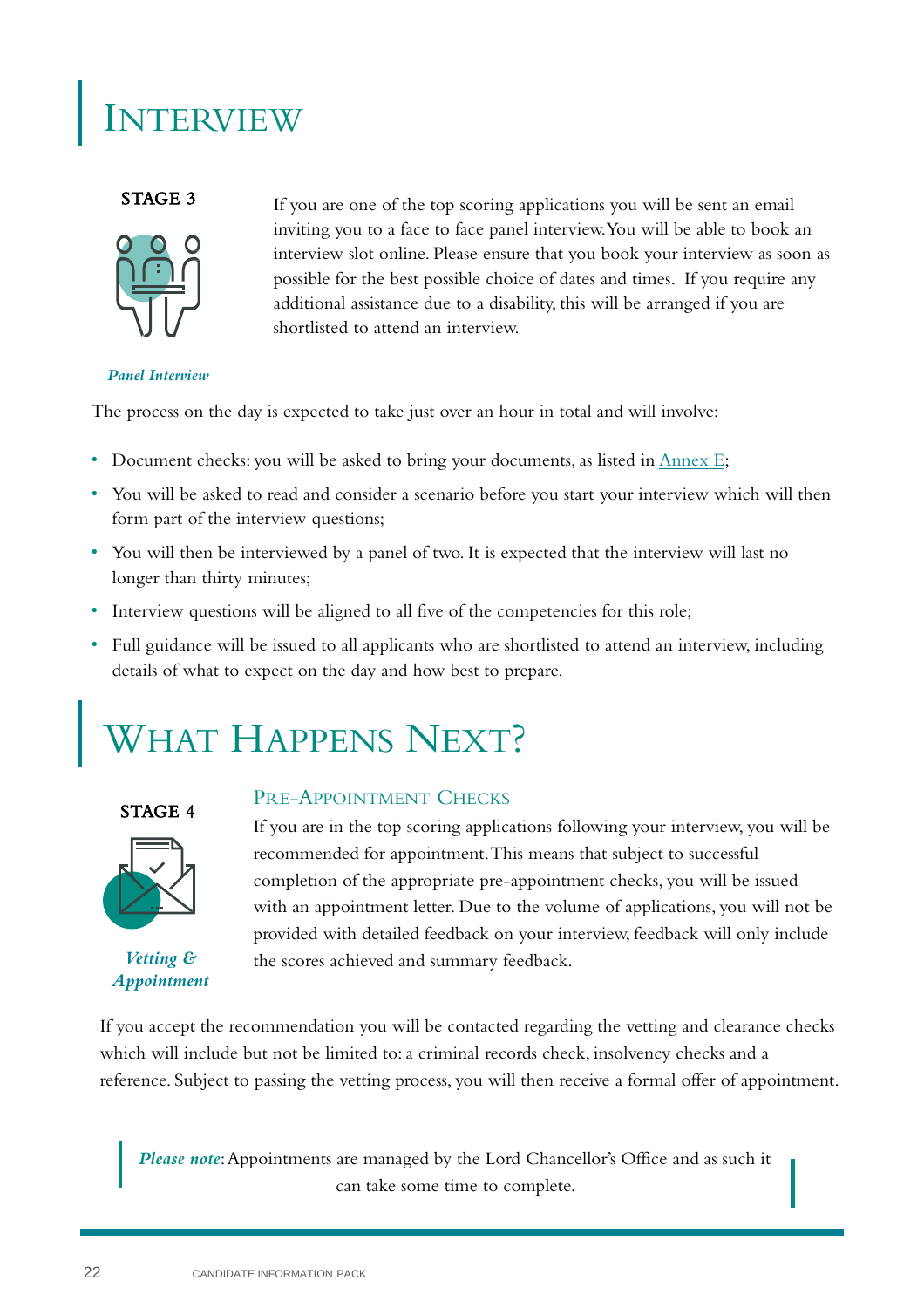## HAT ABOUT TRAINING?

## STAGE 5



*Training*

Training for judicial office holders is provided by the Judicial College and covers substantive law and judicial skills as well as understanding of the social context in which judging takes place.

You will receive three days initial training following appointment. The training differs slightly in England / Wales to Scotland - an overview of each is provided below.

### **SCOTLAND**

You will receive three days training which includes two days of classroom induction training and a day of observation. This will include training on the relevant law as well as some aspects of judicial skills to prepare you for your judicial role. Ongoing training is two separate days each year and is compulsory. All training is paid at the normal daily rate.

*Please note:* If you are appointed you will be expected to attend one of the below sessions and there will not be any further sessions. Successful applicants must be available to attend either: Glasgow on the 3<sup>rd</sup> and 4<sup>th</sup> of December 2019 or Aberdeen on the 5th and 6th December 2019. You can attend the most convenient location for the classroom training and your observation day at the office that you are assigned.

### ENGLAND AND WALES

In England and Wales, successful candidates will receive three days of induction training, comprising a day of face-to-face training (likely to be located in the Employment Tribunal area to which they have been assigned by the President) and two days of observation. Dates for face-to-face training have yet to be arranged but are likely to be between December 2019 and February 2020. There is one day of continuation training each year, as well as a developing suite of e-learning modules.

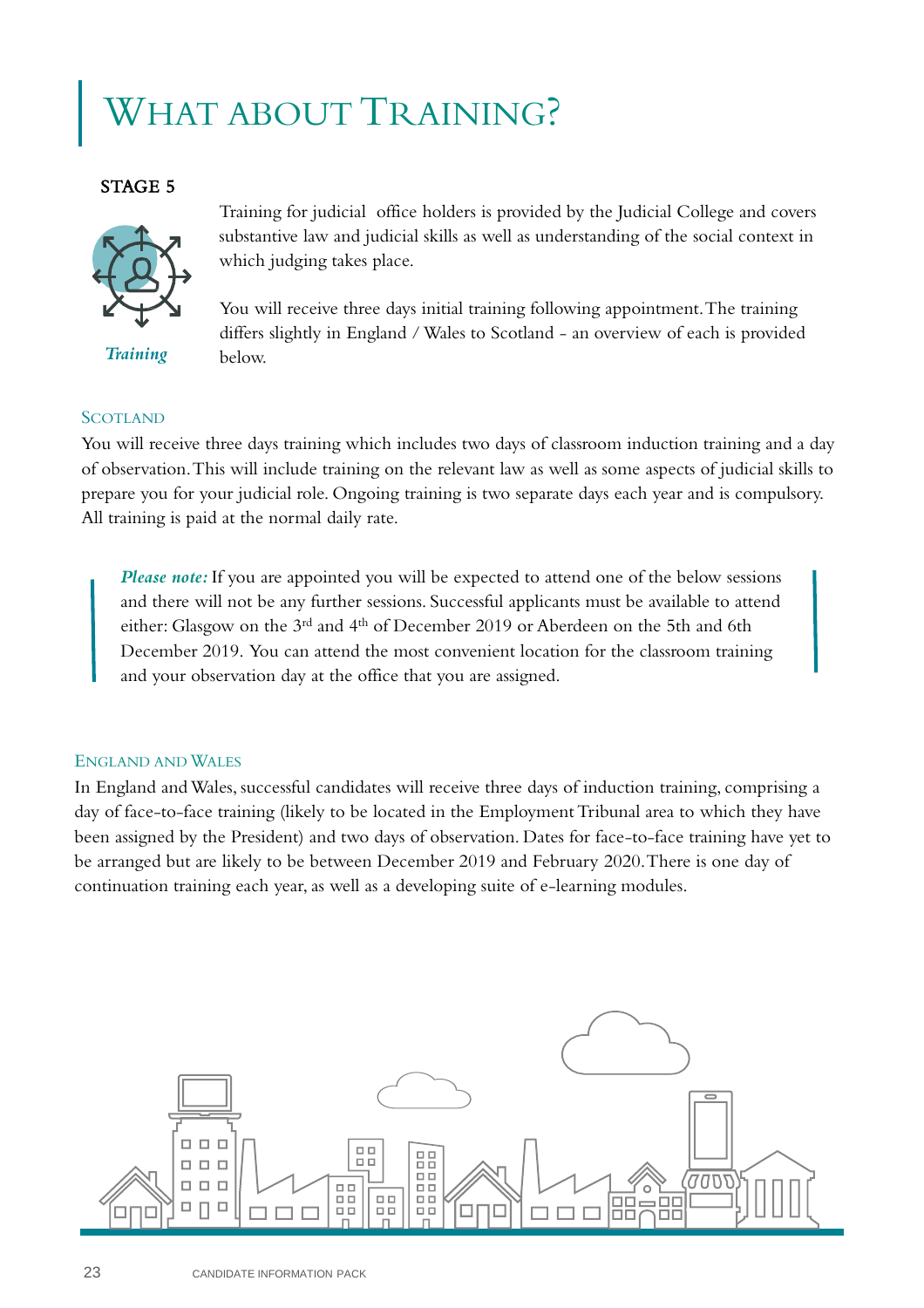## ANNEX INFORMATION

- ANNEX B Office Holder's short profiles
- ANNEX C FAQ's for Crown Servants
- Reasonable Adjustments ANNEX D
- Documents for Pre Appointment Checks ANNEX E

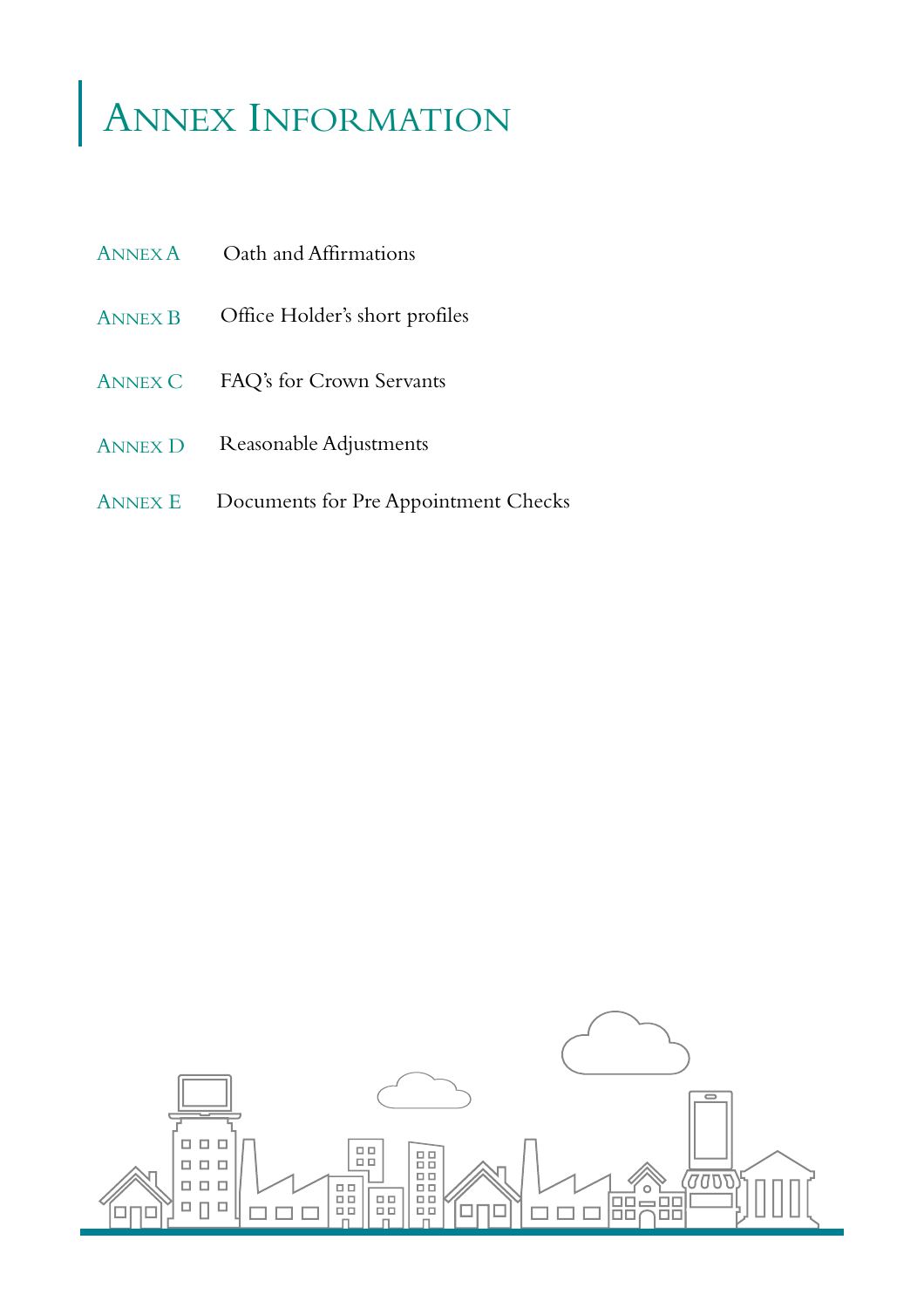## <span id="page-24-0"></span>ANNEX A OATH AND AFFIRMATION

## OATHS/AFFIRMATIONS

When office holders are sworn in they take two oaths/affirmations. The first is the oath of allegiance and the second the judicial oath. These are collectively referred to as the judicial oath.

### Oath of allegiance

"I, \_\_\_\_\_\_\_\_\_ , do swear by Almighty God that I will be faithful and bear true allegiance to Her Majesty Queen Elizabeth the Second, her heirs and successors, according to law."

### Judicial oath

"I, \_\_\_\_\_\_\_\_\_ , do swear by Almighty God that I will well and truly serve our Sovereign Lady Queen Elizabeth the Second in the office of member of the employment tribunal, and I will do right to all manner of people after the laws and usages of this realm, without fear or favour, affection or ill will."

### Affirmation – Allegiance

"I, \_\_\_\_\_\_\_\_\_\_\_\_ , do solemnly sincerely and truly declare and affirm that I will be faithful and bear true allegiance to Her Majesty Queen Elizabeth the Second Her Heirs and Successors according to Law."

## Affirmation – Judicial

"I, \_\_\_\_\_\_\_\_\_\_\_\_ , do solemnly sincerely and truly declare and affirm that I will well and truly serve our Sovereign Lady Queen Elizabeth the Second in the office of member of the employment tribunal, and I will do right to all manner of people after the laws and usages of this Realm without fear or favour, affection or ill will."

### Other acceptable forms of the oaths above

### Hindu

Members of the Hindu faith will omit the words "I swear by Almighty God" and substitute the words "I swear by Gita".

### Jew

Members of the Jewish faith use the oaths above although some may wish to affirm.

### Muslim

Members of the Muslim faith will omit the words " I swear by Almighty God" and substitute the words "I swear by Allah".

### Sikh

Members of the Sikh faith will omit the words "I swear by Almighty God" and substitute the words "I swear by Guru Nanak".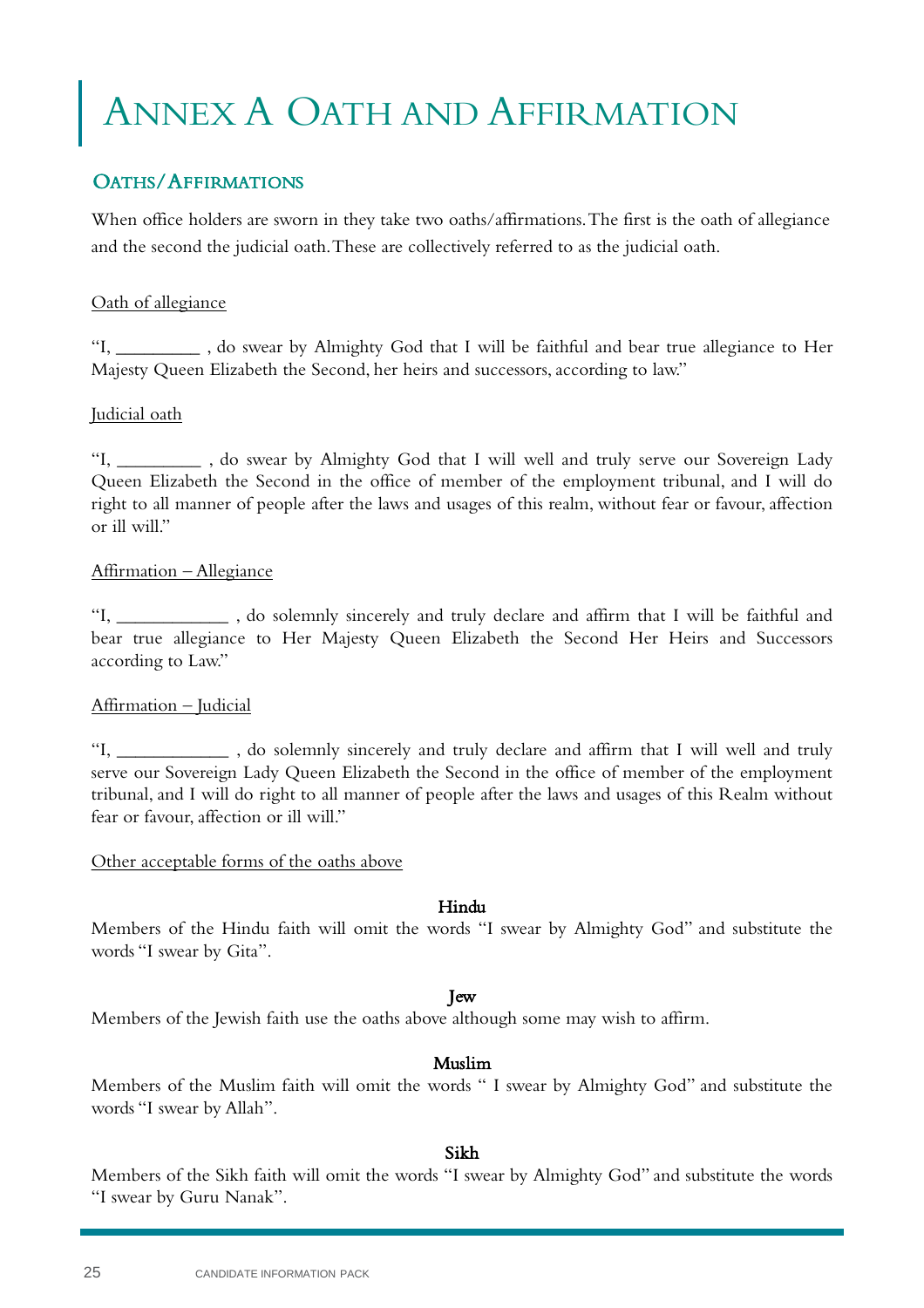## <span id="page-25-0"></span>ANNEX B SHORT PROFILES



I really enjoy hearing cases. It is demanding, requiring listening and concentration, but it is never dull because it is about people. I have learned so much - not just about how employment law works - but also about how people operate in workplaces very different from those I am familiar with. Reaching a judgement with colleagues is also a fascinating process. We are an equal panel and there can be intense discussion, but it is very rare, in my experience, not to arrive at unanimity. - Kerry George



I enjoy the fact-finding exercise that we engage to provide the basis for our decision. Sifting through the evidence and comparing notes in order to arrive at the relevant facts has given me my most satisfying moments in a tribunal hearing. A very good team spirit is created and I am able to contribute my experience, enthusiasm and skills to achieve a just outcome. It is very much a team effort. - Tony Libbard



I particularly enjoy the variety of cases we deal with. We hear the full range of discrimination cases and I was a member of the first panel to make an award in a sexual orientation discrimination case. The panel work as a team, whilst we get guidance on the law from the Employment Judge, we all contribute to the discussions and findings of fact and have input into the wording of the judgments. - Yvonne Ramsaran



I enjoy this role as I learn about different jobs, employers, employees and interactions in the workplace. It is rewarding to use a variety of skills such as critical thinking, communication and listening, as well as applying my own knowledge and experience. - Celia Edwards



I joined the service as I felt I could make a valuable contribution given my background in HR. I have very much enjoyed dealing with a wide variety of claims and working with the Judges and fellow members. I learn something new with every sitting. There is an excellent training day at least once a year; it is very well presented and hugely beneficial. The training is informative, interactive and includes group work. - Hansa Bharadia



I enjoy working with Employment Judges and other panel members to ensure a fair hearing, especially when the claimant is unrepresented. The work provides many learning opportunities and we also have the benefit of ongoing training given by Employment Judges. I hope that I have been able to contribute my knowledge of the workplace and helped put all parties at ease. - Nina Franklin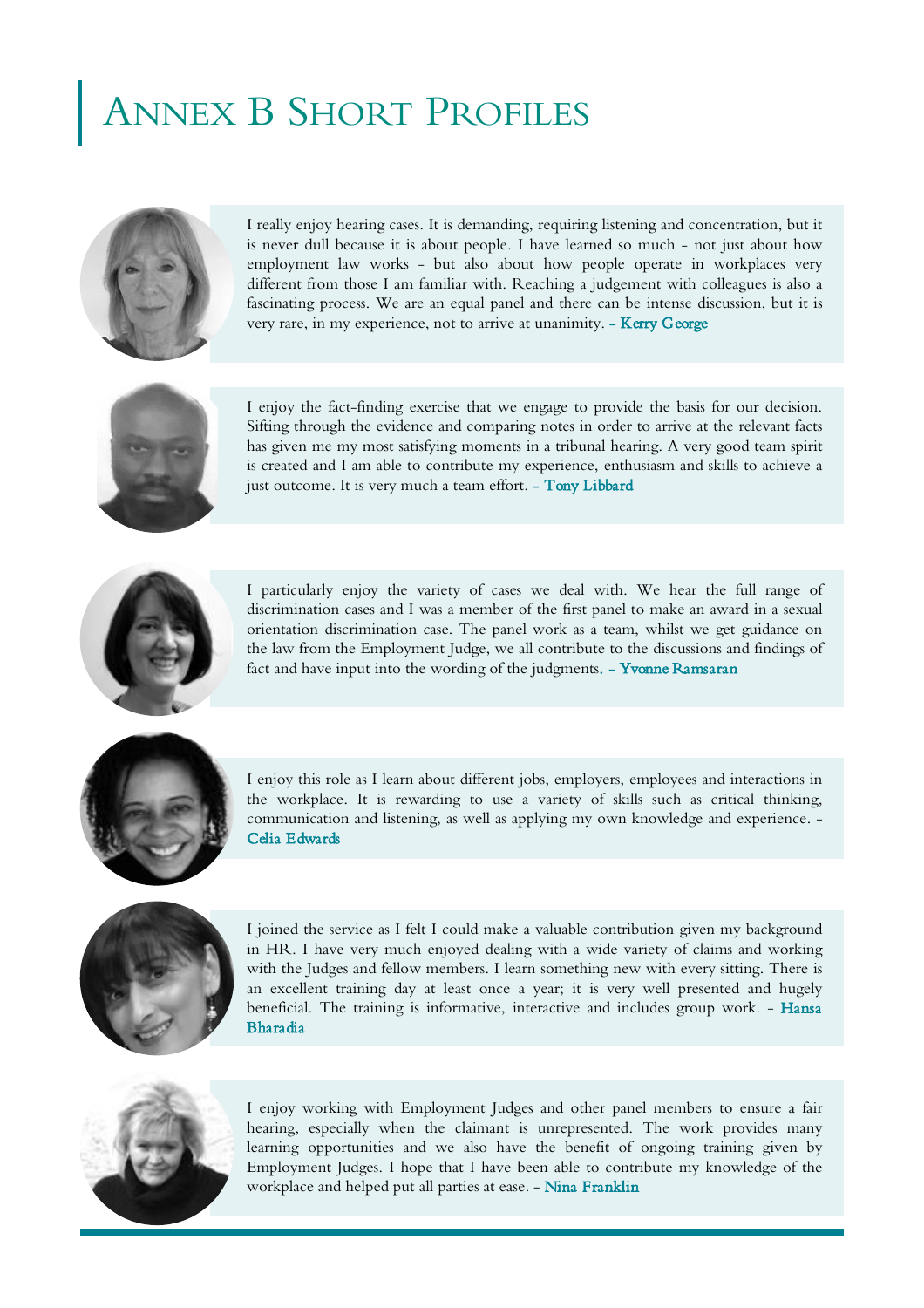## <span id="page-26-0"></span>ANNEX C: CROWN SERVANTS FAQ'S

Full-time Crown Servants who have been appointed as fee-paid judicial office-holder are not entitled to a fee for judicial work undertaken concurrently with their Crown full-time appointment.

Full-time Crown Servants may be able to take paid Special Leave in order to sit as a fee-paid judicial office-holder . If unpaid leave is taken, then you may be entitled to claim suitably documented loss of earnings. Additional fees (such as writing up) are not payable if these arise from a sitting during unpaid leave. Sittings undertaken on a "compressed hours" free day, or a Saturday are also not payable.

Part-time salaried Crown Servants are entitled to fees for sittings undertaken on a nonworking day.

Whether Crown Servants have a full or part time status, all reasonably incurred travelling and subsistence expenses and allowances may be claimed.

## FREQUENTLY ASKED QUESTIONS

## Am I a Crown Servant?

A Crown servant is a Civil Servant, Diplomat, serving member of the Armed Forces and certain other employees of non-Departmental bodies. If office holders are not sure of their Crown servant status, they should contact the Finance Support Centre.

## I am a full-time Crown servant. Can I take a day's unpaid leave to do fee-paid work and claim a fee?

Taking a day's unpaid leave is discouraged. Crown Servants may be able to apply for special paid leave in order to sit as a fee-paid judicial office-holder. If this is not available, then unpaid leave may be taken. In this circumstance, you can be compensated with a pensionable fee equivalent to your gross loss of earnings, capped at the appropriate sitting fee. Claims should be made on FPJ Fee claim forms and must be supported by documentation from your employer (e.g. the relevant month's pay slip) showing the amount of salary deducted for the unpaid leave.

### I am a full-time Crown servant. Can I claim a fee for fee-paid work undertaken on a Saturday, or on a day made free by working " compressed hours" ?

No. This would be in breach of the principle that full-time Crown servants paid by the Government will receive no remuneration for any fee-paid judicial offices held concurrently.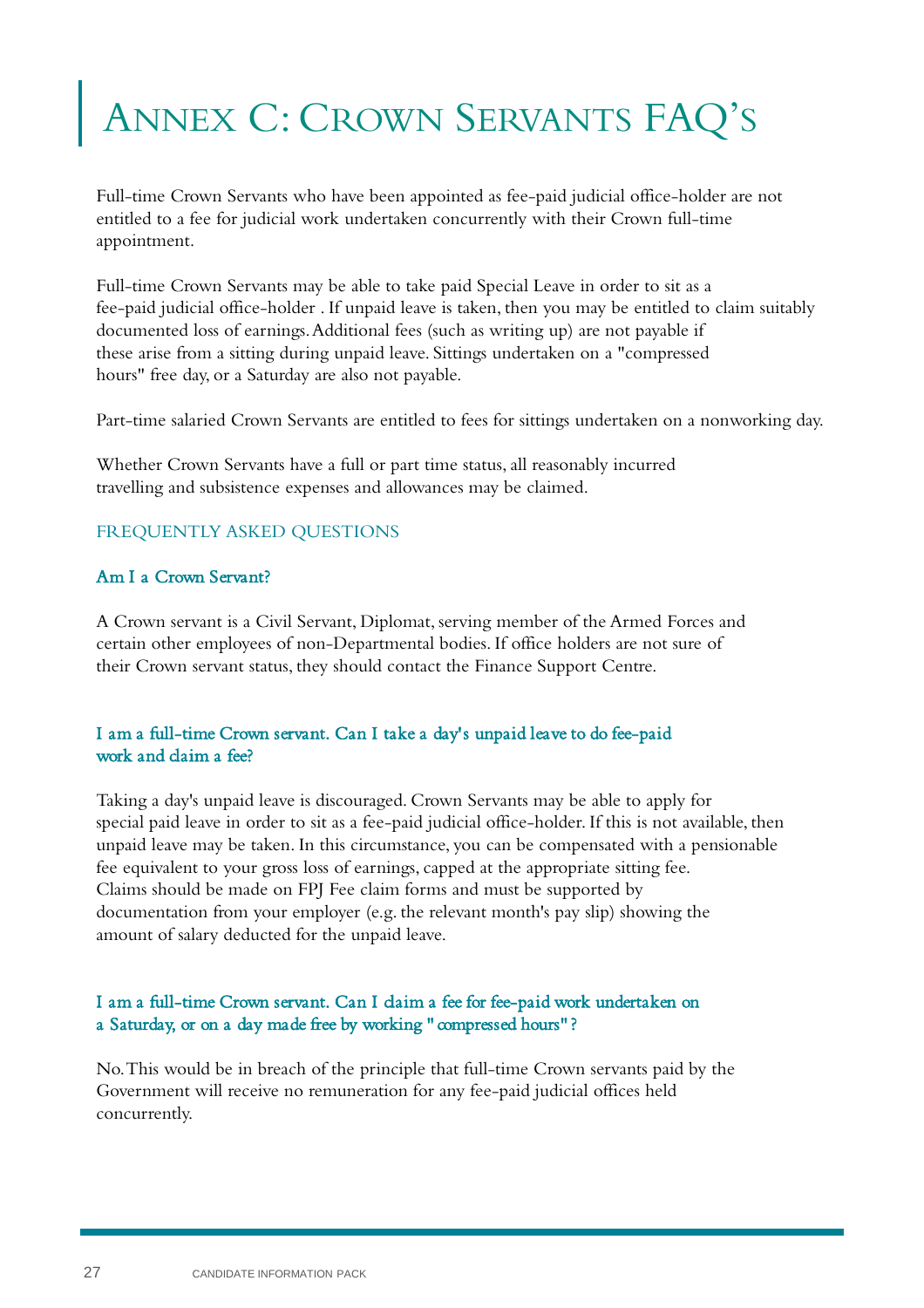### I am a full-time Crown servant. Can I claim additional fees such as providing a written statement or judgment arising from a sitting taken on a day of unpaid leave?

Regardless of when the writing takes place, no fee is payable. Since the fee entitlement is determined by the terms and conditions in effect at the time of the original sitting, no change of status e.g. from full to part time, or cessation of Crown employment, can alter this.

## I am a part-time Crown servant. I have an irregular work pattern agreed in advance with my Crown employer. I declare my availability to sit in my fee-paid role on days thus made free. Do I need to prove that each such day is a nonworking day?

You must notify Her Majesty's Court and Tribunal Service (HMCTS) Finance Support of how many days you are contracted to work each year for your Crown employer. It is your responsibility to ensure that you do not accept fees for sittings in contravention of the policy which can be found in the Memorandum on conditions of appointment and terms of service for judicial office holders. Sitting patterns may be subject to scrutiny by HMCTS.

## I am a part-time Crown servant. At short notice the Tribunal/Court I sit for contacted me and asked if I could help them by covering the absence of another fee-paid judicial office-holder on a day on which I normally work or I am required to attend a training session on a day on which I normally work. Can I daim a fee?

Yes, a fee can be paid. A temporary rearrangement of a part-time working pattern to accommodate the needs of the public service would not prevent the payment of a fee. In exceptional circumstances, you can change your non-working day to accommodate the training session or urgent sitting.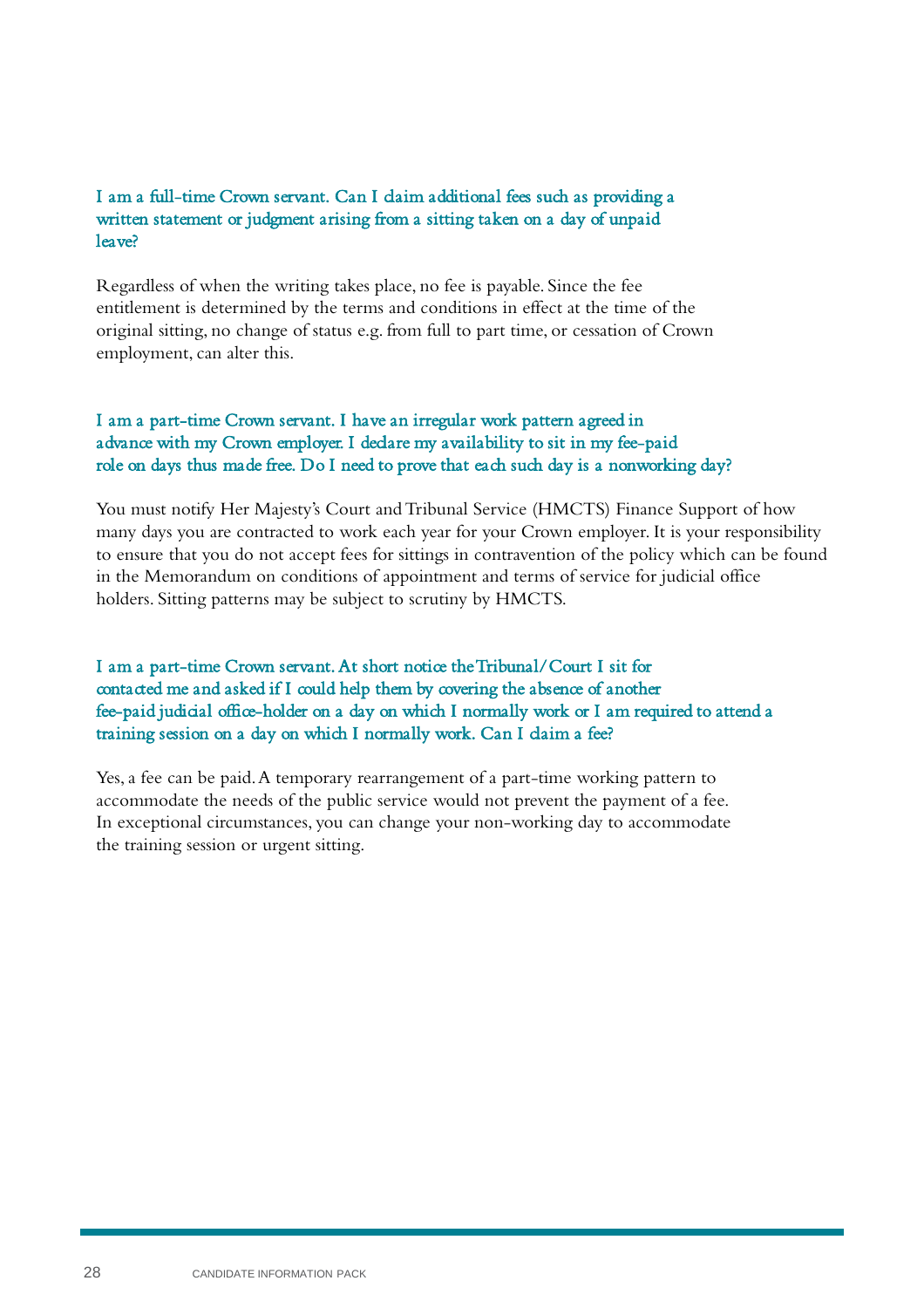## <span id="page-28-0"></span>ANNEX D: REASONABLE ADJUSTMENTS

Applications are encouraged from groups currently under-represented in the judiciary, including candidates with physical, sensory and/or mental health disabilities and long-term health conditions. Reasonable adjustments will be made to ensure that candidates with disabilities are not placed at a disadvantage in the selection process. Reasonable adjustments will also be considered for those suffering from short-term injury or temporary illness. If you require any adjustments for the selection process, ideally you should specify this on your application form, providing as much detail as possible. If you need an adjustment to complete your application, please email: [ETNLM@Resourcing-Support.co.uk](mailto:ETNLM@Resourcing-Support.co.uk). Requests will be considered on an individual basis.

Discussions about reasonable adjustments may include exchanging personal or confidential information. This information will be handled sensitively and will have no effect on your application or on determining your suitability for a judicial post.

HM Courts & Tribunal Service will provide information about reasonable adjustments to successful candidates once they are in post.

Within your application please detail any support you require in:

- Completing your application;
- The online test;
- Your panel interview;
- The workplace.

The information provided in your application will be treated in the strictest confidence and will only be considered to provide appropriate support. Paper applications will only be considered if you have a disability that prevents you from applying online.